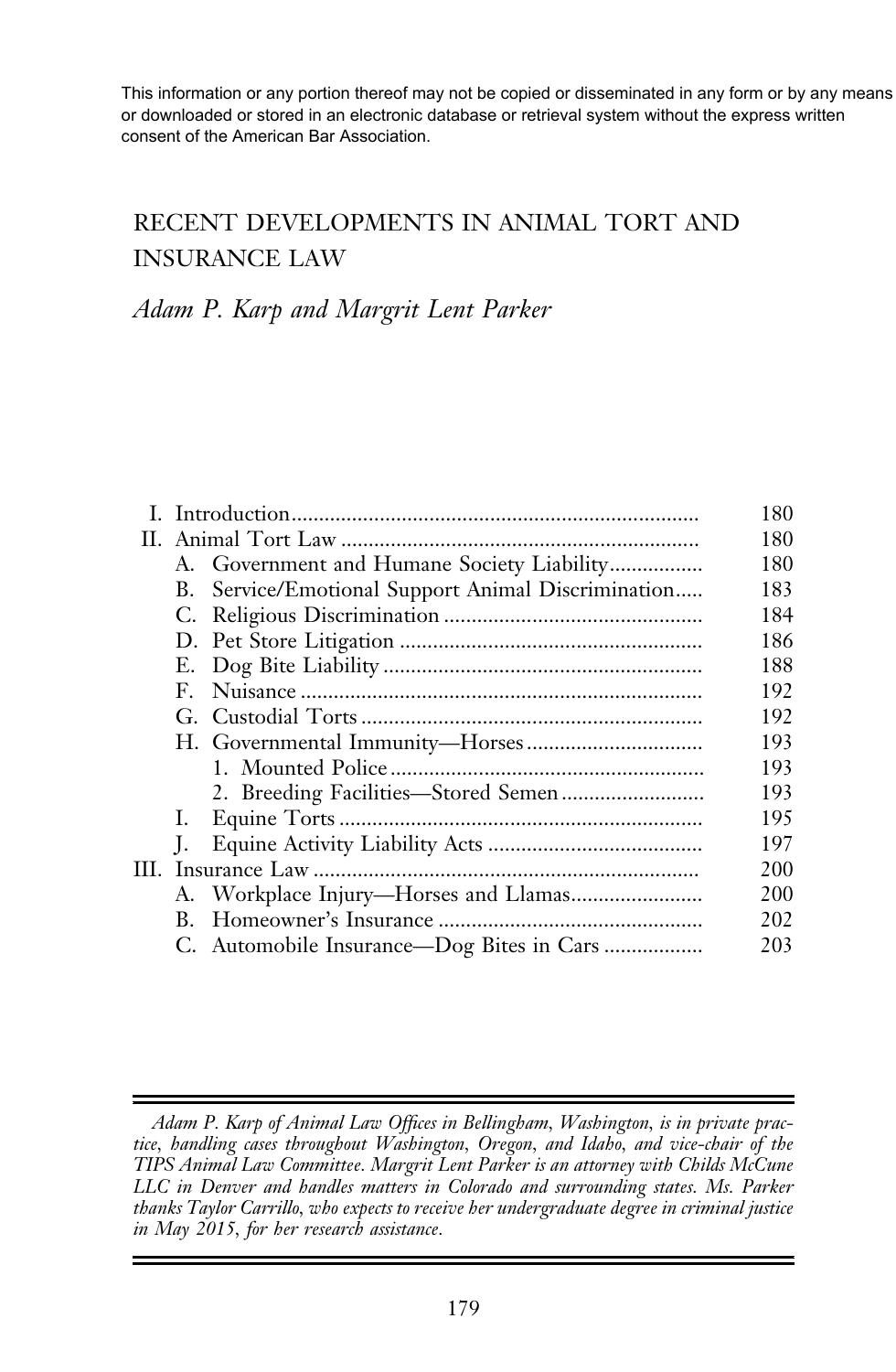#### i. introduction

Cases in this last survey period decided many issues of first impression, such as whether Ohio's Dangerous Wild Animals and Restricted Snakes Act violated the First Amendment right against compelled association and compelled subsidization of private speech; Washington's police dog handler immunity statute barred suit against a K-9 officer who shot and killed a civilian dog in defense of his drug detection dog; Vermont should break with tradition and impose absolute common law liability for dog bites; housing a dog but not undertaking any further care makes one a statutory owner under Arizona's strict liability statute; a "one-scratch" rule exists in Rhode Island; the working dog exemption exempts strict liability under Colorado's dog bite statute; and wild alligators create actionable private nuisances.

This survey period also included application of the doctrine of occupational assumption of risk to a farrier and to a llama caretaker for vacationing owners, as well as assessment of whether a barn owner was an "employer" of an injured plaintiff who rented the barn from the owner and ran it as a boarding facility. Governmental immunity protected mounted police who allegedly injured a person in a college football crowd and a university equine reproduction lab from liability for stored semen that was lost in a fire that destroyed the lab.

The Connecticut Supreme Court wrestled with the question of whether horses are considered to have mischievous and vicious propensities, only to have the state legislature answer the question differently two months later with new legislation. Cases involving equine activity liability acts addressed definitions of key terms in respective state statutes affecting exceptions to immunity under those laws. Another case in which a dog spooked a horse causing injury addressed the question of whether the state's strict liability dog statute applied instead of the equine activity liability statute.

On the insurance coverage side, courts once again tackled questions involving bat guano and pollution exclusions in homeowners' policies, as well as coverage in auto liability policies for dog bites.

#### II. ANIMAL TORT LAW

#### A. Government and Humane Society Liability

The Sixth Circuit decided Wilkins v. Daniels,<sup>1</sup> in which seven "selfdescribed exotic animal enthusiasts" brought First and Fifth Amendment challenges to the Ohio Dangerous Wild Animals and Restricted Snakes

<sup>1. 744</sup> F.3d 409 (6th Cir. 2014).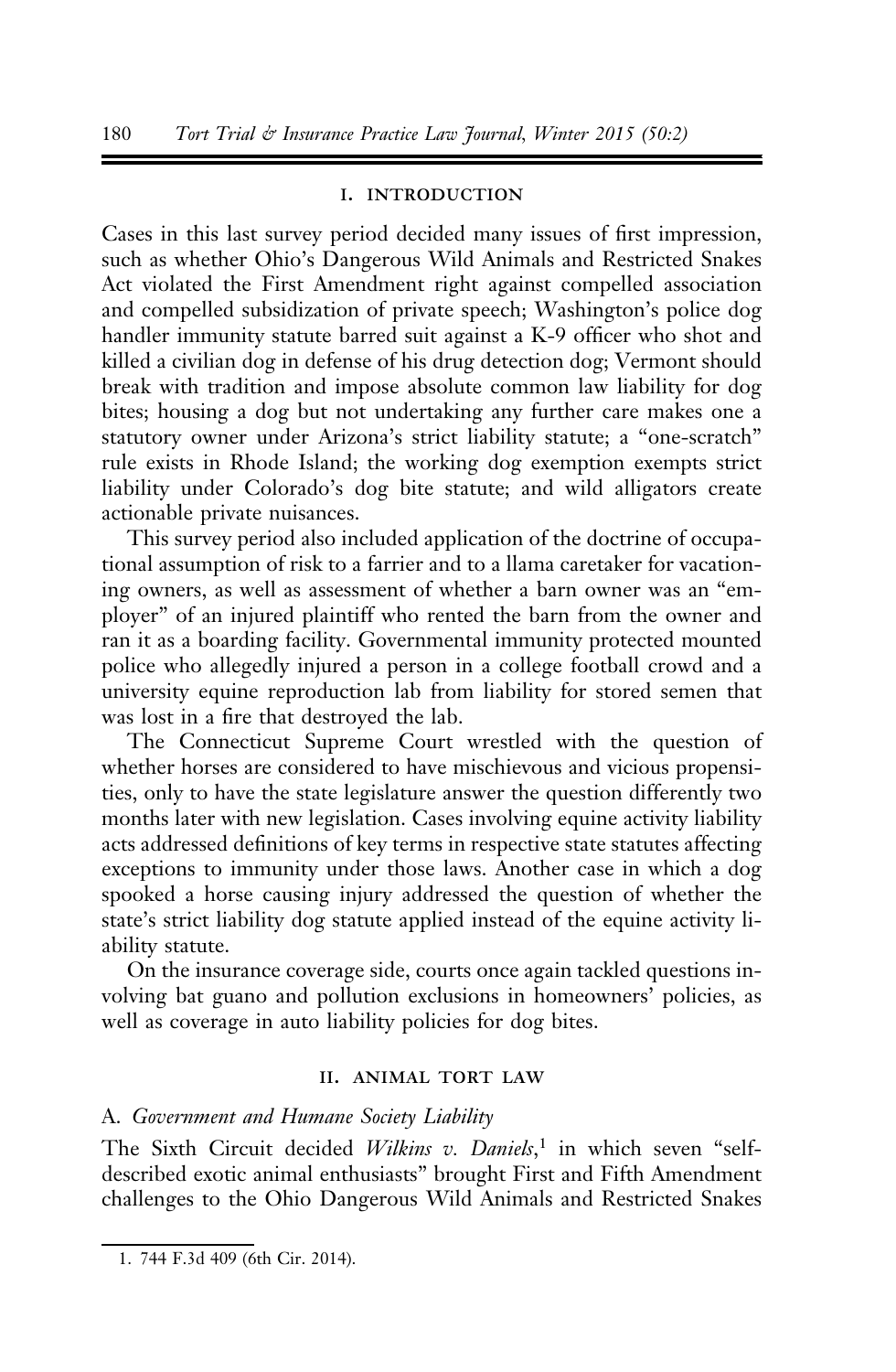Act, Ohio Revised Statutes Sections 935.01–935.99, which requires possessors of dangerous wild animals to register with the Department of Agriculture and microchip each animal at their own expense.<sup>2</sup> Those possessing dangerous wild animals at the time the law took effect on January 1, 2014, could continue to own the animals only if they acquired a wildlife shelter or wildlife propagation permit.<sup>3</sup> The Act provided an exemption from the permitting requirement if owners are "accredited by the Association of Zoos and Aquariums (AZA) or the Zoological Association of America (ZAA)."<sup>4</sup> The plaintiffs "testified that they would not be willing to join either the AZA or ZAA, whose views they abhor, because those organizations 'are at opposite ends of the spectrum.' "<sup>5</sup>

The *Wilkins* court rejected the plaintiffs' effort to dismantle the Act based on two First Amendment bases—"compelled association" and "compelled subsidy."<sup>6</sup> Despite having fifteen ways to comply with the Act, including getting a permit or satisfying one of the fourteen exemptions, one of which involved joining the AZA or ZAA, the plaintiffs urged that it forced upon them a "textbook Hobson's choice" since the permitting requirement costs too much and none of the fourteen exemptions applied except affiliating with organizations that they found objectionable.7 However, the court found that because the Act did not penalize the plaintiffs for failure to join either association, it did not constitute the type of unlawful compulsion of concern to the First Amendment, especially in light of their "mere unwillingness to conform their conduct to the permitting requirements or the other thirteen exemptions."<sup>8</sup> The court also rejected the contention that the microchipping requirement constituted a Fifth Amendment physical takings requiring compensation since chip implantation did not "occupy" or in any way deprive the plaintiffs of possession of the animals.<sup>9</sup>

In a case before the U.S. District Court for the Eastern District of Washington on remand from the Ninth Circuit,<sup>10</sup> the trial court interpreted the state's police dog handler immunity statute, which bars suit against a police dog handler "who uses a police dog in the line of duty in good faith,"<sup>11</sup> as well as another statute, which provides that it "shall

4. Id. at 411.

9. Id. at 419.

11. Id. at \*1 (citing WASH. REV. CODE § 4.24.410).

<sup>2.</sup> Id. at 410–11.

<sup>3.</sup> Id. at 415.

<sup>5.</sup> Id. at 413.

<sup>6.</sup> Id. at 414–15, 416.

<sup>7.</sup> Id. at 415.

<sup>8.</sup> Id. at 416.

<sup>10.</sup> Criscuolo v. Grant Cnty., 2014 WL 527218 (E.D. Wash. Feb. 10, 2014). One of the authors, Adam Karp, was counsel for the plaintiff.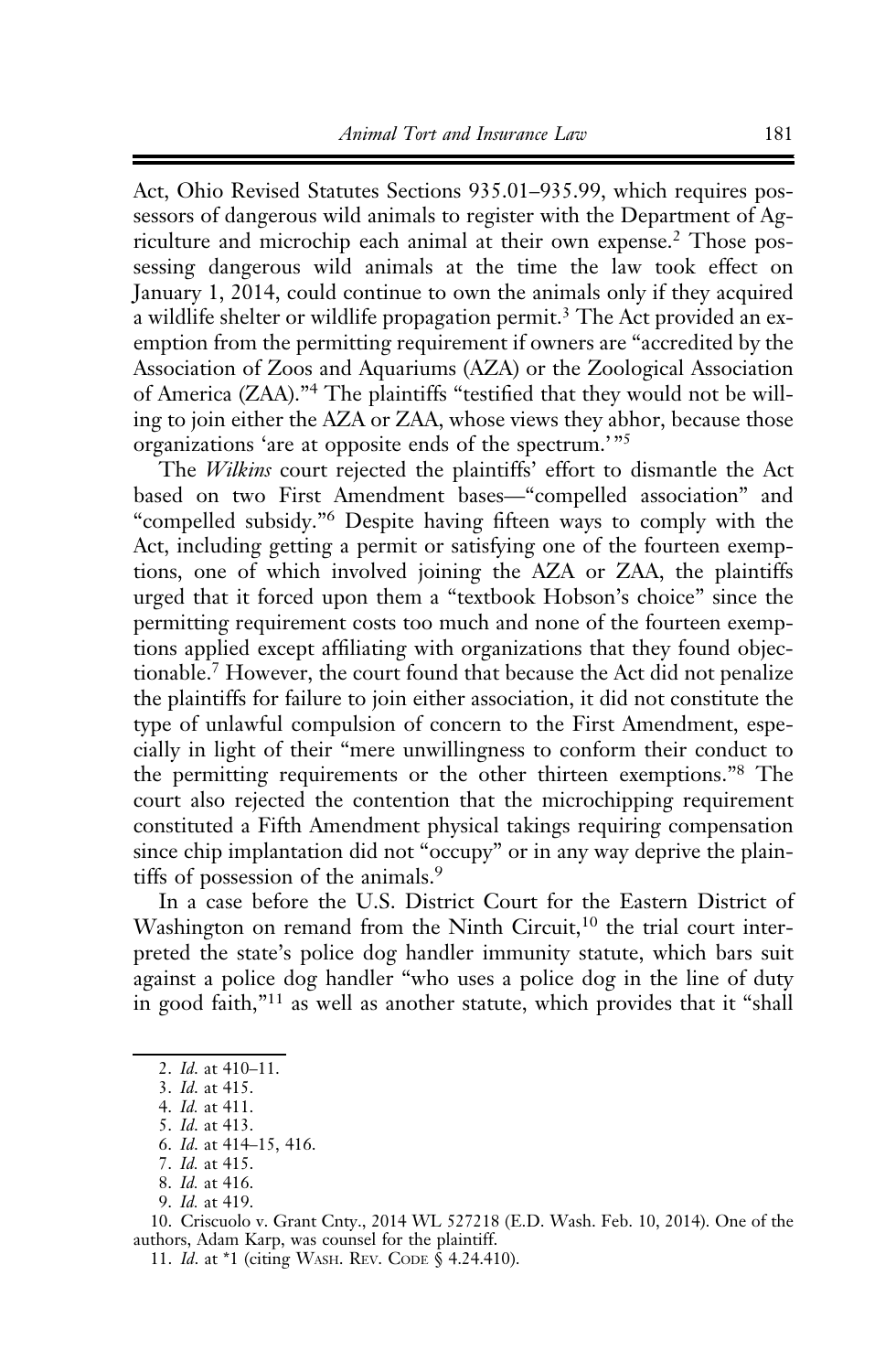be the duty of the sheriff or any deputy sheriff to kill any dog found running at large without a metal identification tag."<sup>12</sup> In Criscuolo v. Grant County, Deputy Beau Lamens of the Grant County Sheriff 's Department shot and killed Slyder, a seven-year-old mixed breed dog in a public park with his owner Nicholas Criscuolo standing nearby.<sup>13</sup> The unleashed Slyder was trying to interact with Maddox, a police drug detection dog, which Lamens claimed "was assisting with the arrest of an individual for possession of methamphetamine,"14 although the dog apparently was "not yet prestimulated to perform a search for methamphetamine in a parked vehicle."<sup>15</sup> Lamens contended that he killed Slyder because he possessed an imminent fear that Slyder would maim or kill Maddox.

Defendants Grant County and Lamens sought dismissal of all of Criscuolo's state claims and to limit his damages to market value only.<sup>16</sup> They also sought to immunize Beau Lamens under Washington Revised Code Section 16.08.030, which bars suit against police dog handlers who, in the line of duty, use police dogs in good faith.<sup>17</sup> The court rejected Lamens's position that the shooting of Slyder arose from his use of the police dog, finding instead that the killing arose from the use of his weapon. The court's order was the first in Washington to interpret Section 4.24.410 in a case where the dog handler and not the handler's police dog inflicted the injury.

The defendants also claimed that Section 16.08.030, which requires police to kill dogs running at large without metal ID tags, barred suit.<sup>18</sup> Lamens argued that he was compelled to shoot and kill Slyder because he was not wearing a metal identification dog tag and was running at large.<sup>19</sup> The court rejected this position as well, finding that "the record supplies no evidence that Deputy Lamens looked at the tags Slyder was wearing" or that Slyder "was [] roaming unattended or 'at large' within the meaning of the statute."<sup>20</sup> Moreover, the court found that Slyder's rabies tag and microchip tag sufficed.<sup>21</sup> The order was the first in Washington to interpret Section 16.08.030. The deputy also argued that no reasonable jury could conclude that he maliciously injured Slyder, that he recklessly inflicted emotional distress, or that he converted Slyder.<sup>22</sup>

- 17. Id. at \*3.
- 18. Id. at \*5.
- 19. Id.
- 20. Id.
- 21. Id.
- 22. Id. at \*11.

<sup>12.</sup> Id. at \*5 (citing WASH. REV. CODE § 16.08.030).

<sup>13.</sup> Id.

<sup>14.</sup> Id. 15. Id.

<sup>16.</sup> Id. at \*7, 12.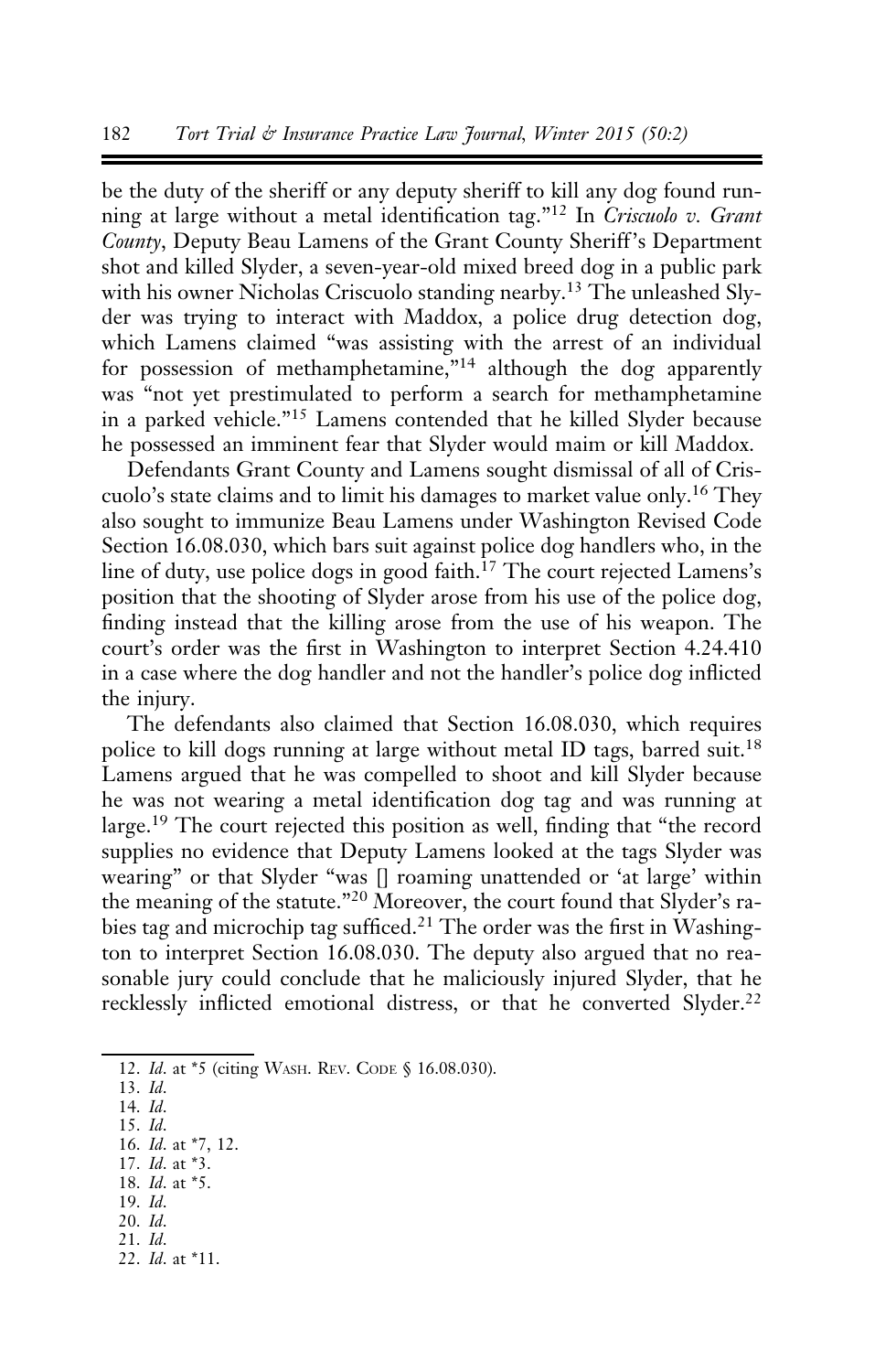The court rejected all these arguments and allowed those claims to go to the jury.<sup>23</sup>

#### B. Service/Emotional Support Animal Discrimination

In a Fair Housing Act (FHA) case, Bhogaita v. Altamonte Heights Condominium Association, Inc.,  $24$  the Eleventh Circuit reined in the invasive scope of questioning by a condominium association in evaluating whether to grant the reasonable accommodation of an emotional support animal (ESA).<sup>25</sup> Air Force veteran Ajit Bhogaita suffered from post-traumatic stress disorder and acquired Kane, a dog that exceeded the association's weight limitations.<sup>26</sup> "Although no medical professional prescribed the dog initially, Bhogaita's psychiatric symptoms improved with Kane's presence" to the point where he formally requested that the association grant an exception to the weight restriction.<sup>27</sup> Over the next six months, the association made three highly detailed requests for information about Bhogaita's disabilities, medications, psychiatric sessions, and why a smaller dog would not suffice but never formally rejected his request.<sup>28</sup> He cooperated at each step until receiving the third request that ended with a threat to file for arbitration and the admonition to "PLEASE GOVERN YOURSELF ACCORDINGLY."<sup>29</sup>

Acting on Bhogaita's complaint, the U.S. Department of Housing & Urban Development found cause against the association, which then allowed Bhogaita to keep Kane.<sup>30</sup> Shortly afterwards, Bhogaita sued for violation of 42 U.S.C.  $\S$  3604(f)(2) and (3).<sup>31</sup> A jury found for Bhogaita, awarding \$5,000 in compensatory damages.<sup>32</sup> The district court awarded \$127,512 in attorney fees, and the association appealed.<sup>33</sup> Affirming, the Eleventh Circuit held that while a housing provider need not immediately decide whether to grant an accommodation, failure to timely determine constitutes constructive denial.<sup>34</sup>

A similar outcome hailed from Florida. Afflicted with multiple sclerosis and wheelchair-bound, Deborah Fischer resided in the Sabal Palm Condominium of Pine Island Ridge Association with her service dog Sorenson

26. Id.

- 28. Id. at 1281–83.
- 29. Id. at 1283. 30. Id.
- 31. Id.
- 32. Id. at 1284.
- 33. Id.
- 34. Id. at 1286.

<sup>23.</sup> Id. at \*12.

<sup>24. 765</sup> F.3d 1277 (11th Cir. 2014).

<sup>25.</sup> Id. at 1281.

<sup>27.</sup> Id.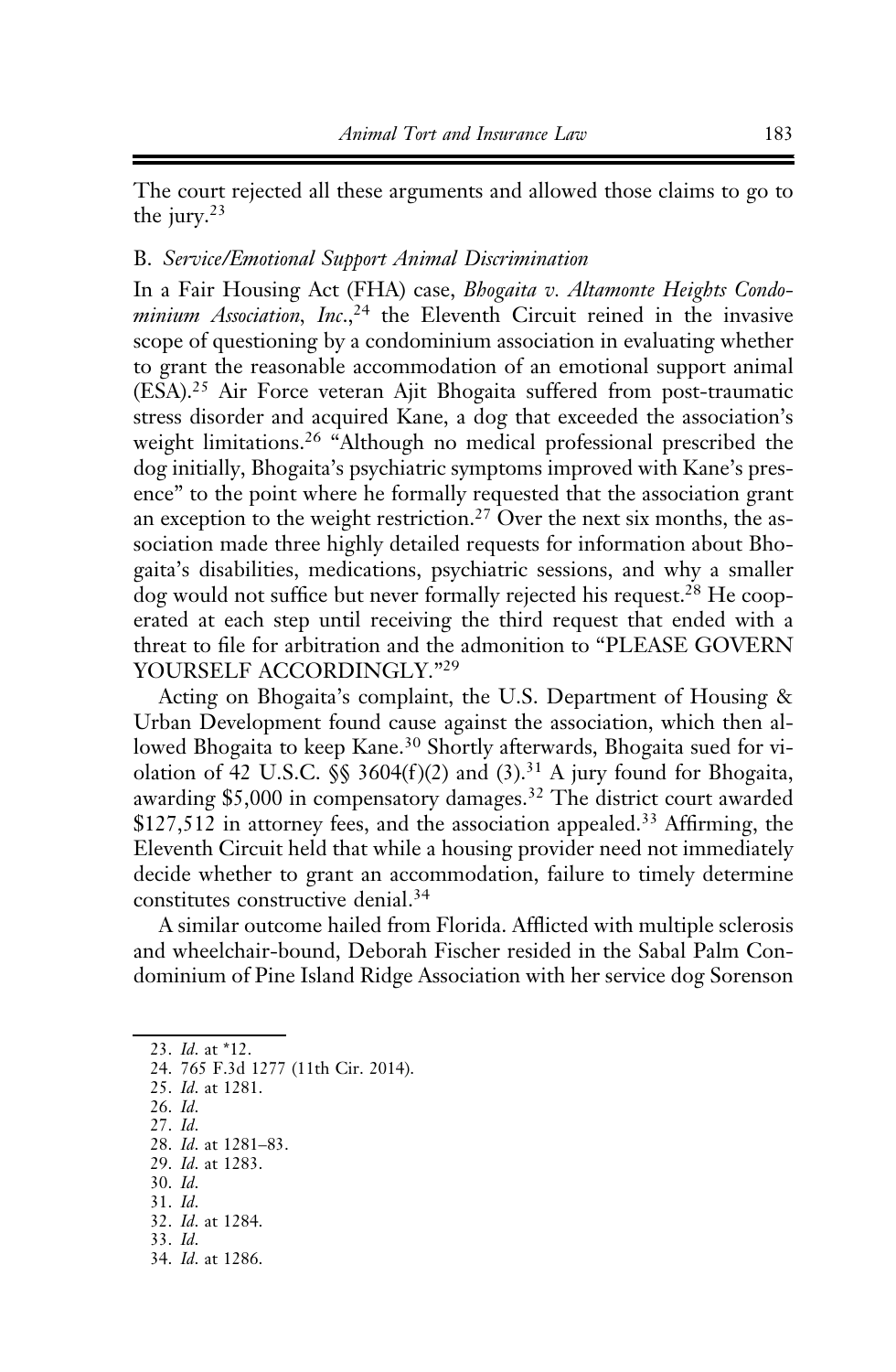and husband Laurence.<sup>35</sup> The condominium association denied her request for a reasonable accommodation to keep Sorensen due to its nopets policy and sought a declaratory judgment in federal court to ascertain whether the FHA required modification for Sorenson.<sup>36</sup> Fischer counterclaimed by raising a refusal-to-accommodate claim under the FHA against the association, its attorney, and its board president.<sup>37</sup> Despite providing a letter from a regional manager from the Canine Companions for Independence (CCI) and a medical history form completed by her primary care doctor as part of her application to CCI, the association claimed it needed actual medical records.<sup>38</sup> Fischer acquiesced, but two months later, the association commenced the declaratory judgment action and corresponded that the records were insufficient to entitle her to an accommodation but she could "temporarily keep" Sorenson during the litigation.<sup>39</sup>

In ruling for Fischer, the district court judge called it "a sad commentary on the litigious nature of our society" and a "disservice to people like Deborah who actually are disabled and have a legitimate need for a service dog as an accommodation under the FHA" when the association "turned to the courts to resolve what should have been an easy decision."<sup>40</sup> Indeed, "Sabal Palm got it exactly—and unreasonably—wrong."<sup>41</sup> Rejecting the association's untenable claim that it was unreasonable to accommodate a dog in excess of twenty pounds, the court found the argument unpersuasive and lacking in common sense, noting that Sorensen was matched to the height of Fischer's chair, enabling him to reach light switches, open and close doors, and retrieve items.<sup>42</sup>

#### C. Religious Discrimination

In Badillo v. Amato,<sup>43</sup> purported Santerian priest Jorge Badillo ritually sacrificed various animals. While Captain Martin of the Monmouth County Sheriff 's Department was executing an unrelated domestic violence warrant and a search for a firearm, he inspected a shed in the backyard, which was strewn with bodies of dead chickens.<sup>44</sup> A Santeria temple was inside the shed.<sup>45</sup> The next day, Martin notified Chief Amato of the Monmouth

- 39. Id. at 1278.
- 40. Id. at 1275. 41. Id. at 1279.
- 42. Id. at 1277.
- 
- 43. 2014 WL 314727 (D.N.J. 2014). 44. Id. at \*1.
- 45. Id.

<sup>35.</sup> Sabal Palm Condo. of Pine Island Ridge Ass'n, Inc. v. Fischer, 6 F. Supp. 3d 1272 (S.D. Fla. 2014).

<sup>36.</sup> Id. at 1274.

<sup>37.</sup> Id. at 1277.

<sup>38.</sup> Id. at 1277–78.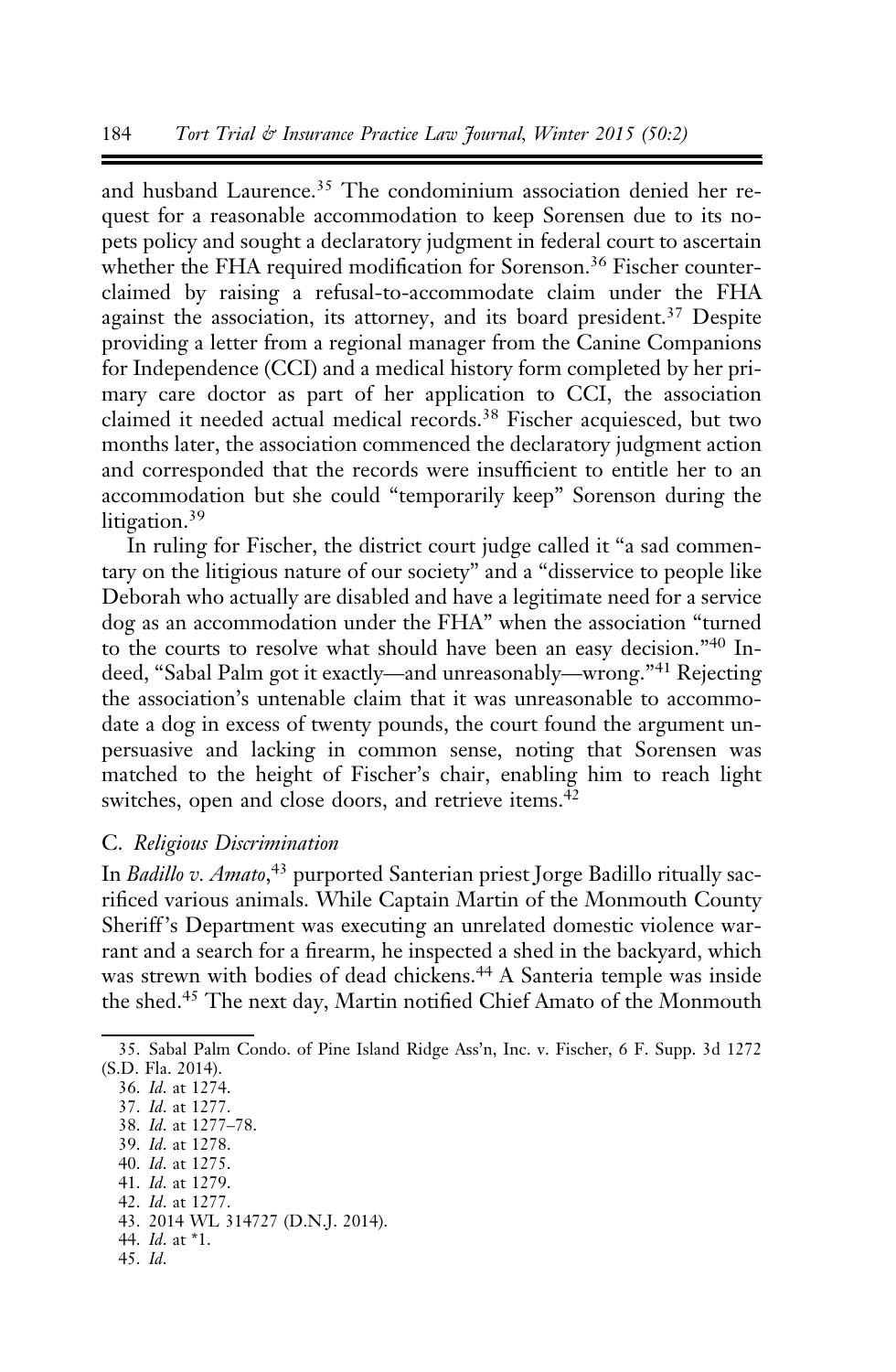County Society for the Prevention of Animals about "possible animal cruelty."<sup>46</sup> Amato allegedly arrived at Badillo's home, let himself into the fenced backyard without consent or a warrant, and took pictures of the dead animals and the Orishas.<sup>47</sup> On learning from Badillo's sister that the chickens were sacrificial victims, Amato allegedly said they "had no right to practice Santeria in Monmouth County or in New Jersey or anywhere in the United States."<sup>48</sup> Amato also allegedly added that "he targeted Santeros and had just arrested two Santeros in Spring Lake recently."<sup>49</sup> He also allegedly demanded that three guinea hens and a pet rabbit be returned to their original owner and that Badillo properly dispose of all dead animals on the property.<sup>50</sup> He threatened to arrest Badillo if he failed to comply.<sup>51</sup> The sister called the prosecuting attorney's office to complain and learned that the office deemed Amato to be within his rights.<sup>52</sup>

The next day, Amato left nine municipal court summonses for animal abuse and neglect in Badillo's mailbox and allegedly notified a local newspaper, which ran an article about his religious practices and his home address.<sup>53</sup> Badillo's home and cars were vandalized and his family threatened.<sup>54</sup> Badillo also alleged that the summonses adversely impacted his ability to adopt two children.<sup>55</sup>

He pleaded guilty to one count of neglect of the rabbit, and the remaining eight counts were dismissed.<sup>56</sup> Thereafter, Badillo sued under 42 U.S.C. § 1983 for violation of his First Amendment right to exercise his religion and for conspiracy under 42 U.S.C. § 1985(3). He sought monetary damages and "an injunction to prevent the defendants from targeting Santeros for discriminatory prosecution of animal cruelty laws."<sup>57</sup> He also sought to have the defendants "undergo sensitivity training."<sup>58</sup>

In denying SPCA Chief Amato's motion for qualified immunity, the district court held that the right to practice the Santerian ritual of sacrificing is clearly established,<sup>59</sup> adding that "absent any allegations that

58. Id.

59. Id. at \*6, 7 (citing Church of the Lukumi Babalu Aye v. City of Hialeah, 508 U.S. 520 (1993); Merced v. Kasson, 577 F.3d 578, 582 (5th Cir. 2009)).

<sup>46.</sup> Id.

<sup>47.</sup> Id. n.1 (Orisha is the deity to which the Santerios pray).

<sup>48.</sup> Id. at \*1.

<sup>49.</sup> Id. at \*2.

<sup>50.</sup> Id. 51. Id.

<sup>52.</sup> Id.

<sup>53.</sup> Id.

<sup>54.</sup> Id.

<sup>55.</sup> Id.

<sup>56.</sup> Id.

<sup>57.</sup> Id.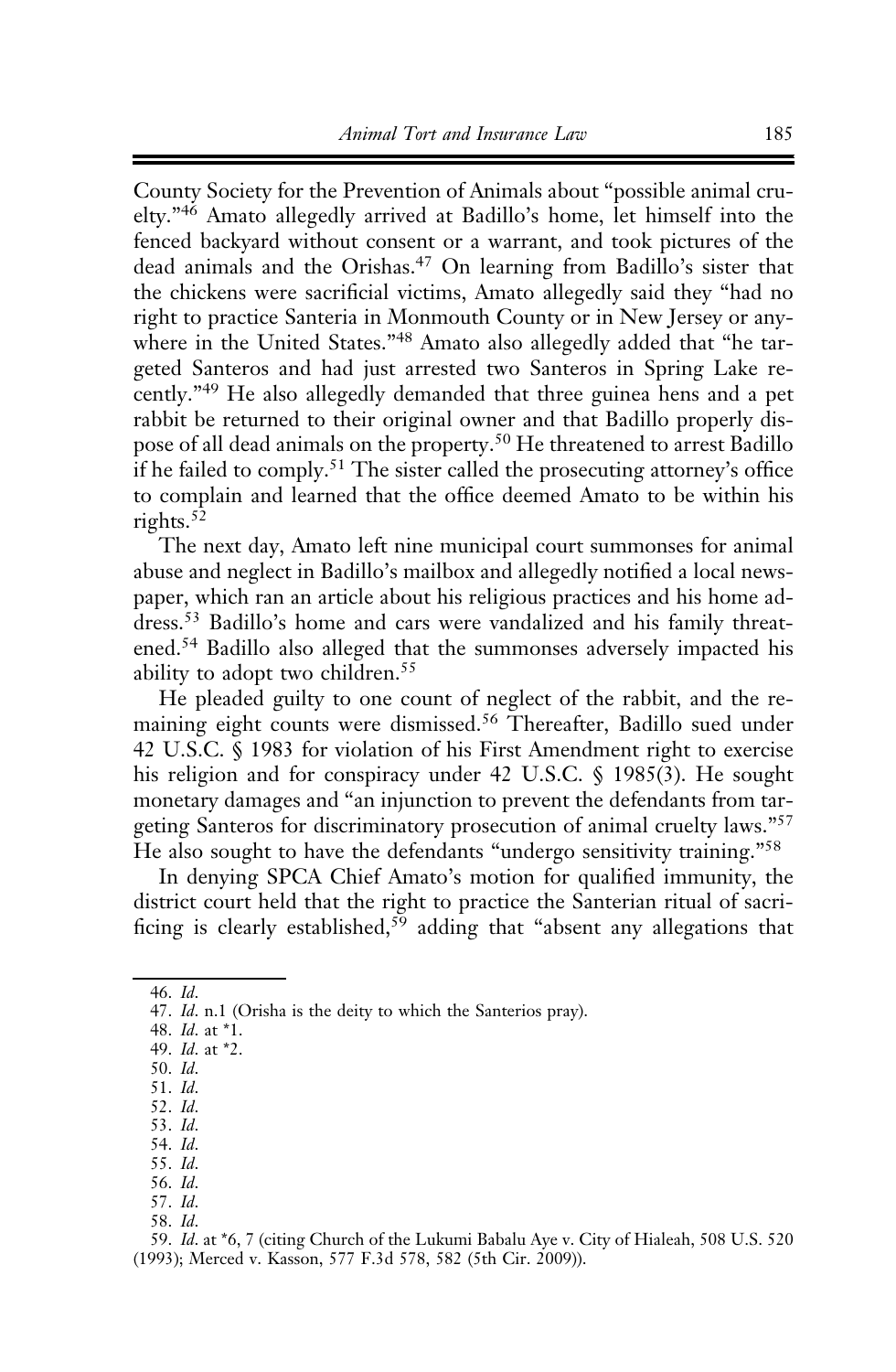Plaintiff did not conduct these killings in accordance with the requirements of his religion," charging him with animal cruelty "would violate Plaintiff's clearly established right to conduct sacrificial rituals."<sup>60</sup>

The judge did not appear willing to concede that even if the actual method employed by Badillo was "in conformance with his religion" but nonetheless cruel, criminal liability would still exist.<sup>61</sup> The court dismissed the 42 U.S.C. § 1985 conspiracy claims, as well as the claims against the SPCA itself for lack of any *Monell*-type liability, and granted qualified immunity to Captain Martin, who did not violate Badillo's constitutional rights by merely "informing Chief Amato of Plaintiff's ritual."62

#### D. Pet Store Litigation

In San Diego Puppy, Inc. v. City of San Diego, 63 the owners of two pet stores selling purebred puppies sued the City of San Diego and several other defendants, including animal rights and welfare organizations, after the store owners learned that the city attorney planned to enforce the San Diego Companion Animal Protection Ordinance (CAPO), which bans the sale or display of any dog, cat, or rabbit not acquired from a California non-profit rescue center or sale.<sup>64</sup> Before the city attorney could act, the owners moved their dogs to their other store, which was outside city limits.<sup>65</sup> Acting pro se, the owners filed claims against the city and several non-profit animal rights and welfare organizations. They

(1) [sought] a declaratory judgment that the ordinance was unconstitutional,

Lukumi, 508 U.S. at 521 (Kennedy, J.).

Id., at 580 (O'Connor, J. & Blackmun, J.) (emphasis added).

<sup>(2)</sup> allege[d] that the "activist defendants" and the city improperly colluded in

<sup>60.</sup> Id. at \*8.

<sup>61.</sup> The U.S. Supreme Court recognized that anticruelty laws could prohibit Santerian practice under some circumstances:

The legitimate governmental interests in protecting the public health and preventing cruelty to animals could be addressed by restrictions stopping far short of a flat prohibition of all Santeria sacrificial practice, such as general regulations on the disposal of organic garbage, on the care of animals regardless of why they are kept, or on methods of slaughter.

A harder case would be presented if [the Santerians] were requesting an exemption from a generally applicable anticruelty law. The result in the case before the Court today, and the fact that every Member of the Court concurs in that result, does not necessarily reflect this Court's views of the strength of a State's interest in prohibiting cruelty to animals. This case does not present, and I therefore decline to reach, the question whether the Free Exercise Clause would require a religious exemption from a law that sincerely pursued the goal of protecting animals from cruel treatment.

<sup>62.</sup> Id. at \*10.

<sup>63. 2014</sup> WL 4546390 (S.D. Cal. Sept. 11, 2014).

<sup>64.</sup> SAN DIEGO MUN. CODE § 42.0706.

<sup>65.</sup> San Diego Puppy, 2014 WL 4546390, at \*1.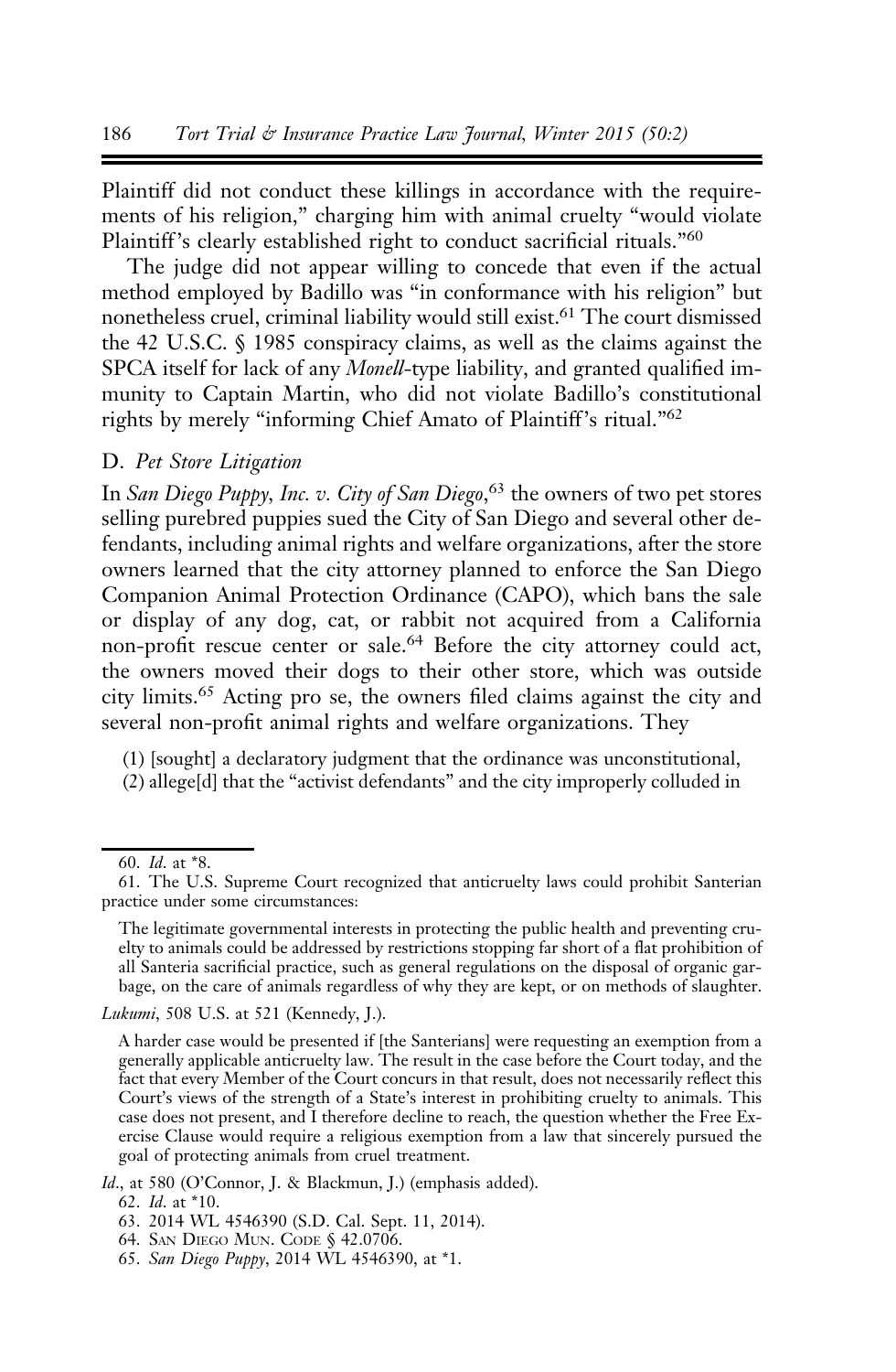passing the ordinance in violation of 42 U.S.C. §§ 1983, 1985, and (3) assert [ed] tort claims (nuisance & trespass) as well as a hate crimes claim under Cal. Civ. Code  $\S$  52 (Ralph Act).<sup>66</sup>

The owners' claims under the Ralph Act alleged that the defendants "incited and encouraged radical and threatening conduct, including death threats and other racial slurs."<sup>67</sup>

Three of the seven defendants filed an Anti-SLAPP (strategic lawsuit against public participation) motion to strike.<sup>68</sup> California enacted its Anti-SLAPP law in response to the "disturbing increase in lawsuits brought primarily to chill the valid exercise of the constitutional rights of freedom of speech and petition for the redress of grievances."<sup>69</sup> The defendants argued "that their activities were legitimate efforts to influence government action, not an unlawful plot to hijack the City Council."<sup>70</sup>

The owners voluntarily withdrew their suit against the City of San Diego and the San Diego Humane Society.<sup>71</sup> The court granted the Anti-SLAPP motions, thereby allowing the defendants to recover court costs and attorney fees.<sup>72</sup> As to the remaining federal cause of action, the allegation that the defendants "violated 42 U.S.C. § 1985 by conspiring to disrupt the local puppy supply and thereby decimate Plaintiffs' business,"<sup>73</sup> the court found otherwise, noting that their allegations, "even when construed liberally in Plaintiffs' favor, do not constitute a colorable claim."<sup>74</sup>

A contrary result was found in Phoenix where pet store owners pursued the constitutional claims that the San Diego store owners dropped, and sought to obtain a restraining order and preliminary injunction against the implementation of a comparable ordinance, which made it a crime to "sell puppies purchased from a breeder."<sup>75</sup>

In order to obtain a preliminary injunction, the court held that the plaintiffs must "establish that they are likely to succeed on the merits, they are likely to suffer irreparable harm in the absence of preliminary relief, the balance of equities tips in their favor, and an injunction is in the public interest."<sup>76</sup> Noting that the "[p]laintiffs' fear of prosecution under

<sup>66.</sup> Id. at \*1.

<sup>67.</sup> Id. at \*5.

<sup>68.</sup> Id. at \*2, 5, 7.

<sup>69.</sup> CAL. CIV. CODE § 426.16(a).

<sup>70.</sup> San Diego Puppy, 2014 WL 4546390, at \*4.

<sup>71.</sup> Id. at \*1.

<sup>72.</sup> Id. at \*7.

<sup>73.</sup> Id. at \*8.

<sup>74.</sup> Id. at \*9.

<sup>75.</sup> Puppies 'N Love v. City of Phoenix, 2014 WL 1329296 (D. Ariz. Apr. 2, 2014) (quoting PHOENIX MUN. ORD. § G-5973).

<sup>76.</sup> Id. at \*1 (citing Winter v. Natural Res. Def. Council, Inc., 555 U.S. 7, 20 (2008)).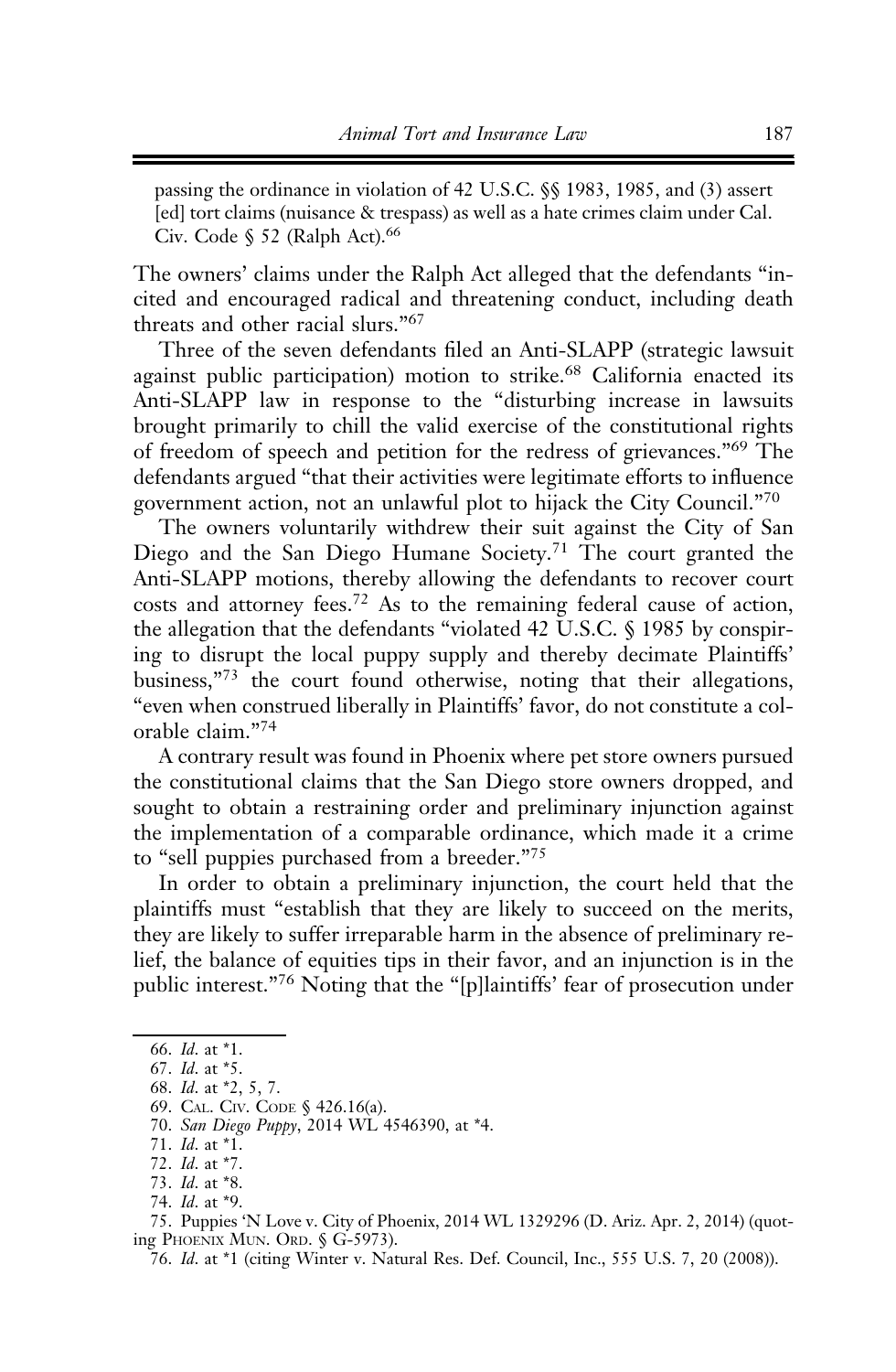the Ordinance is not imaginary or speculative," the court found their challenge to the ordinance to be sufficiently ripe.<sup>77</sup> Submitting evidence that they did not purchase puppies from puppy mills, the plaintiffs claimed that they could not compete with animal shelters and that implementation of the ordinance would force them to go out of business.78 The court agreed that the ordinance would cause irreparable harm.<sup>79</sup> The court also found that the balance of hardship tipped in the plaintiffs' favor, weighing the loss of their business versus the city's "inability to prosecute a business that is not supporting puppy mills."<sup>80</sup> Finally, the court found that the public interest "can be served in this case only by preserving the status quo while the serious questions raised by Plaintiffs' complaint are resolved."<sup>81</sup>

# E. Dog Bite Liability

Continuing the trend that permits recovery of veterinary bills in excess of the acquisition price, the Massachusetts Court of Appeals in Irwin v. Degtiarov affirmed judgment awarding over \$8,000 in veterinary bills incurred by the owners of a Bichon Frise that was mauled by an unleashed German Shepherd.<sup>82</sup> In so ruling, the court rejected diminution in market value as the proper calculation for animals injured but not immediately killed.<sup>83</sup> However, where an animal dies prior to veterinary intervention, "recovery has historically been based on market value."<sup>84</sup>

In Spirlong v. Browne, the Arizona Court of Appeals found that a landlord was not responsible for the injuries caused by his tenant's dog.<sup>85</sup> Charles Browne rented two rooms in his home to the owner of a Belgian Malinois named Joop.<sup>86</sup> Browne took no responsibility for Joop or the tenant's other dog.<sup>87</sup> After the tenant and Browne's girlfriend put Joop in the backyard, he escaped and bit the Spirlongs' son, who was riding his bike down a nearby street.<sup>88</sup> The Spirlongs sued Browne, his girlfriend, and the tenant, claiming strict liability under Arizona Revised Statutes Sections 11-1020 and 11-1025.<sup>89</sup> They obtained default judgments

81. Id.

88. Id. (citing ARIZ. REV. STAT. § 11-1001(10), which defines an owner as "any person keeping an animal other than livestock for more than six consecutive days"). 89. Id.

<sup>77.</sup> Id. at \*3.

<sup>78.</sup> Id.

<sup>79.</sup> Id.

<sup>80.</sup> Id. at \*4.

<sup>82. 8</sup> N.E.3d 296 (2014). 83. Id. at 300.

<sup>84.</sup> Id. at 300 n.10 (citing Uhlein v. Cromack, 109 Mass. 273, 275 (1872)).

<sup>85. 336</sup> P.3d 779 (Ariz. Ct. App. 2014).

<sup>86.</sup> Id. at 781.

<sup>87.</sup> Id.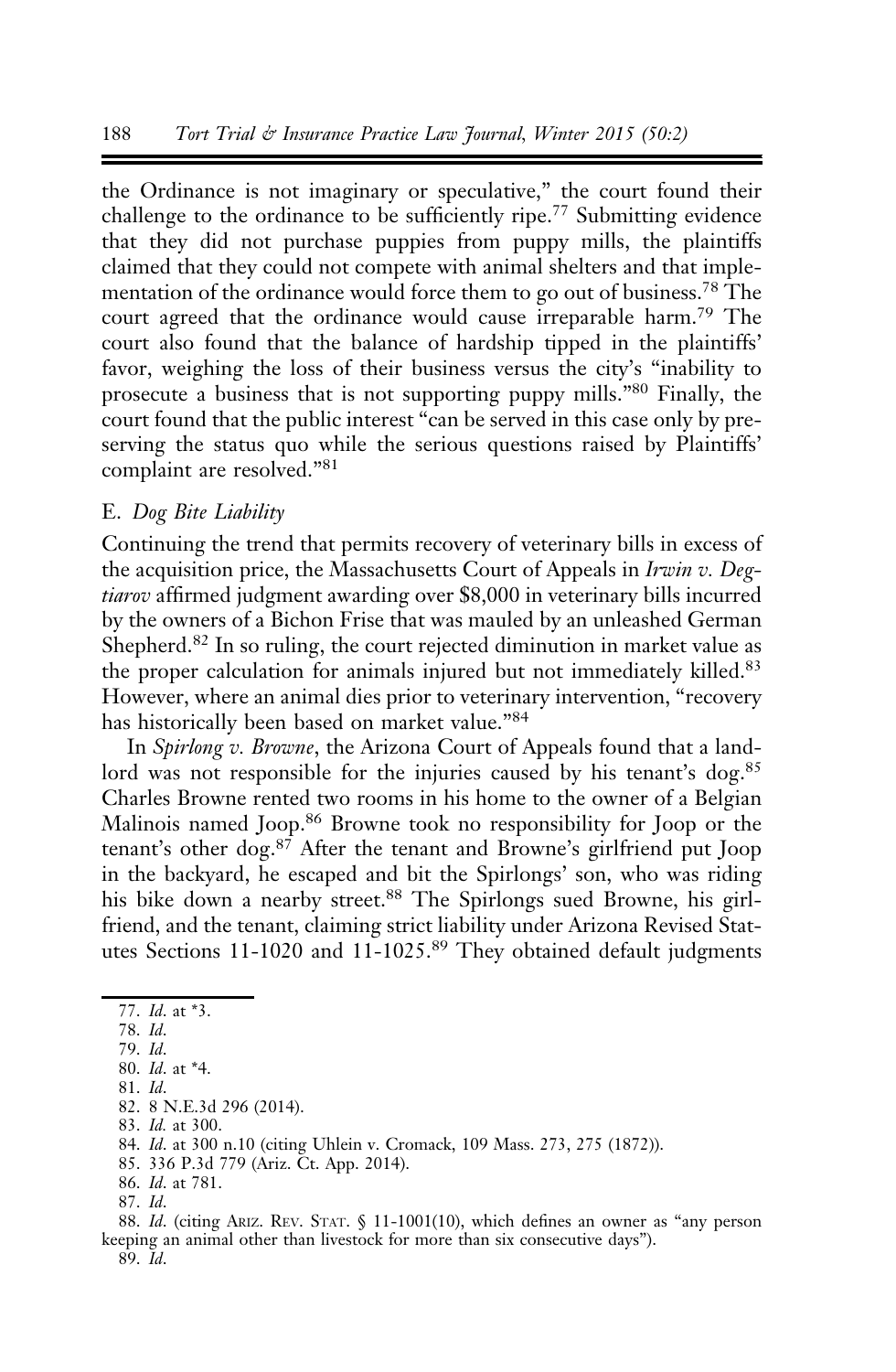against Browne's girlfriend and tenant, while Browne answered the complaint and contended fault of others and further disputed that he was an "owner" for purposes of statutory fault.<sup>90</sup>

The trial court granted partial summary judgment to the Spirlongs on the issue of whether Browne bore strict liability as a statutory owner and instructed the jury accordingly.<sup>91</sup> However, over the Spirlongs' objection, the judge also advised the jury on comparative fault allocation as to the tenant and girlfriend, resulting in a jury verdict favoring Browne.<sup>92</sup> The dispositive issue on appeal was whether Browne met the "keeping" requirement in Arizona's dog bite statute, which defines an owner as "any person keeping an animal other than livestock for more than six consecutive days."<sup>93</sup> In affirming the judgment for Browne, the appellate court held that the trial court should have dismissed the statutory dog bite claim against Browne as a matter of law.94 It reasoned that the ambiguous term "keeping" requires the exercise of care, custody, or control of the dog, not merely "housing" the dog, since the focus is on maintenance of the animal, not the land on which the animal sits, stays, or rolls over.<sup>95</sup>

In Coogan v. Nelson, the Rhode Island Supreme Court found that a genuine issue of fact existed concerning whether a dog's prior behavior rose to the level of "vicious propensity."<sup>96</sup> While delivering a package, UPS driver Gregory Coogan was bit on his left forearm and right leg by one of two dogs, a German Shepherd named Sammy and a rat terrier called Gizmo, owned by Cheryl Nelson.<sup>97</sup> The trial court dismissed the case, finding that the Nelsons had no prior knowledge of either dog's vicious propensity, except for Gizmo scratching their young son's nose, prompting the court to lecture that "[t]here is no one-scratch rule [;] there is a one-bite rule."<sup>98</sup>

Finding the situs of the bite to be outcome-determinative, the supreme court reversed and remanded, noting that genuine issues of material fact existed as to the precise boundaries of the "enclosure," given that the land lacked any demarcation by fence, wall, or other tangible boundary.<sup>99</sup>

- 96. 92 A.3d 213 (R.I. 2014).
- 97. Id. at 214.
- 98. Id. at 216.

<sup>90.</sup> Id.

<sup>91.</sup> Id.

<sup>92.</sup> Id.

<sup>93.</sup> Id. at 782 (citing ARIZ. REV. STAT. § 11-1001(10)).

<sup>94.</sup> Id. at 781.

<sup>95.</sup> Id. at 785.

<sup>99.</sup> Id. at 217–18. R.I. GEN. LAWS § 4-13-16 imposes strict liability on dog owners whose dogs assault, bite, or otherwise injure any person traveling the highway or "out of the enclosure of the owner or keeper of that dog."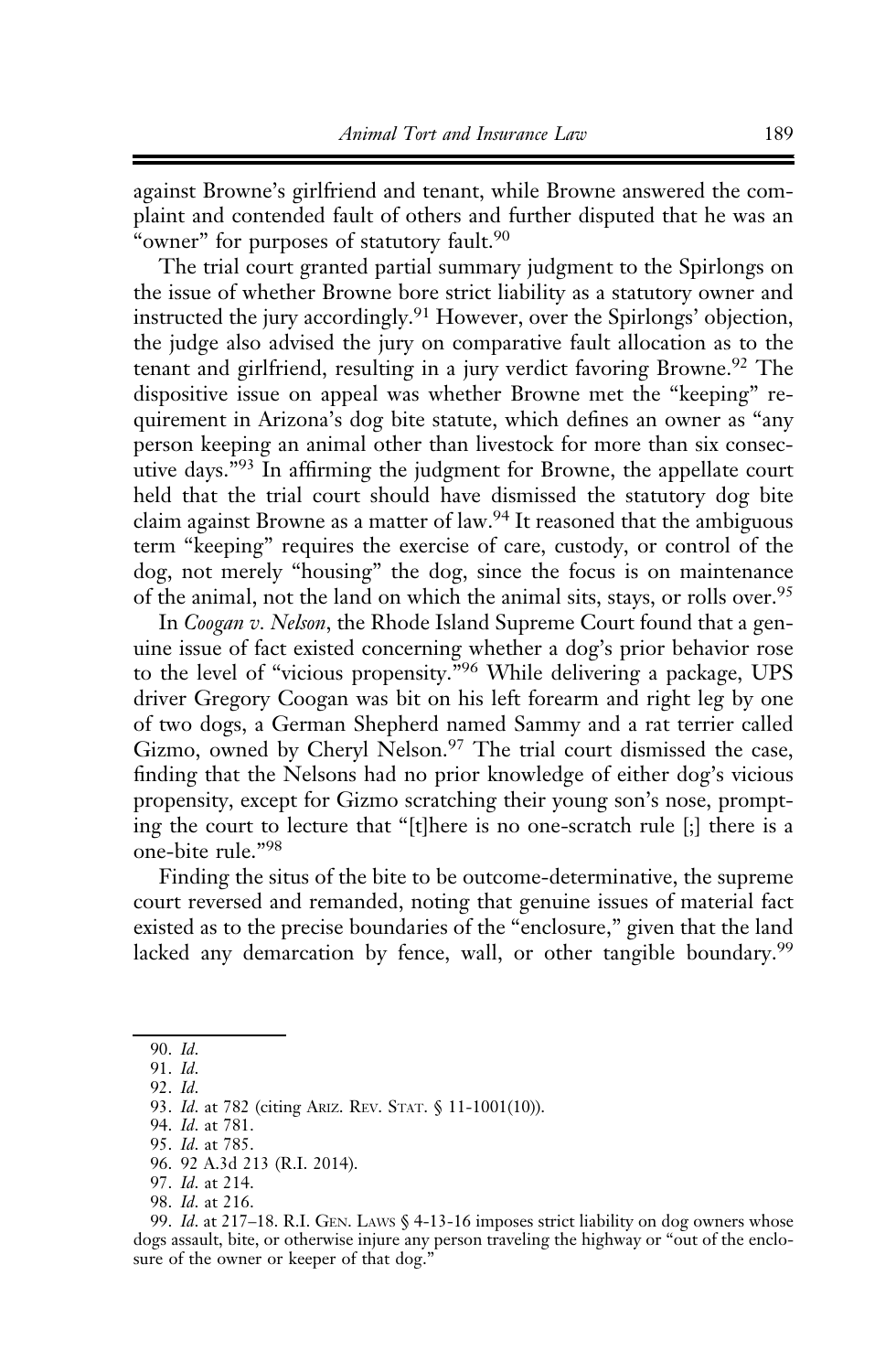Further, the court found error in the trial judge concluding that scienter of vicious propensity lies only with bites, not other modalities of harm:

The so-called "one-bite rule" is only a convenient shorthand expression which courts have adopted to describe the knowledge requirement of a prior incident involving a dog to indicate a vicious propensity. This Court has never stated that the only type of prior incident which would suffice to indicate a dog's vicious propensity is restricted to a bite.<sup>100</sup>

Thus, the Gizmo scratch incident required factfinder assessment to decide whether it rose to the level of a vicious propensity.

In a case that received widespread local and national media attention, the Colorado Supreme Court addressed the working dog exemption of the state's dog bite act.<sup>101</sup> With the aid of several Great Pyrenees dogs, the Robinsons ranched sheep on land permitted for term grazing by the U.S. Forest Service.<sup>102</sup> Two of these dogs attacked mountain bicyclist Renee Legro as she participated in a race sponsored by the Vail Recreation District on land that both the Robinsons and the district were permitted to access.<sup>103</sup> Neither the Robinsons nor their employees were within earshot of the severe mauling and had no direct control over the dogs.<sup>104</sup>

The trial court dismissed Legro's suit against the Robinsons for negligence, negligence per se, loss of consortium, and strict statutory liability under Colorado's dog bite statute, finding that the Colorado Premises Liability Act preempted the common law claims because the Robinsons' grazing privileges conferred upon them "landowner" status, and that the "working dog" exemption of the dog bite statute nullified the statutory claim. $105$  The exemption states:

A dog owner shall not be liable to a person who suffers bodily injury, serious bodily injury, or death from being bitten by the  $\log \dots$  [w] *hile the dog is work*ing as a hunting dog, herding dog, farm or ranch dog, or predator control dog on the property of or under the control of the dog's owner. 106

Although affirming the Colorado Court of Appeals' reversal of the trial court, the Colorado Supreme Court did so for a different reason by applying the plain and ordinary meaning of the phrase "on the property of or under the control of the dog's owner."<sup>107</sup> Instead of reading the working

102. Id. at 1055.

104. Id.

<sup>100.</sup> Id. at 219.

<sup>101.</sup> Robinson v. Legro, 325 P.3d 1053 (Colo. 2014).

<sup>103.</sup> Id.

<sup>105.</sup> Id. at 1055–56.

<sup>106.</sup> Id. at 1057 (emphasis added by the court).

<sup>107.</sup> Id. at 1059.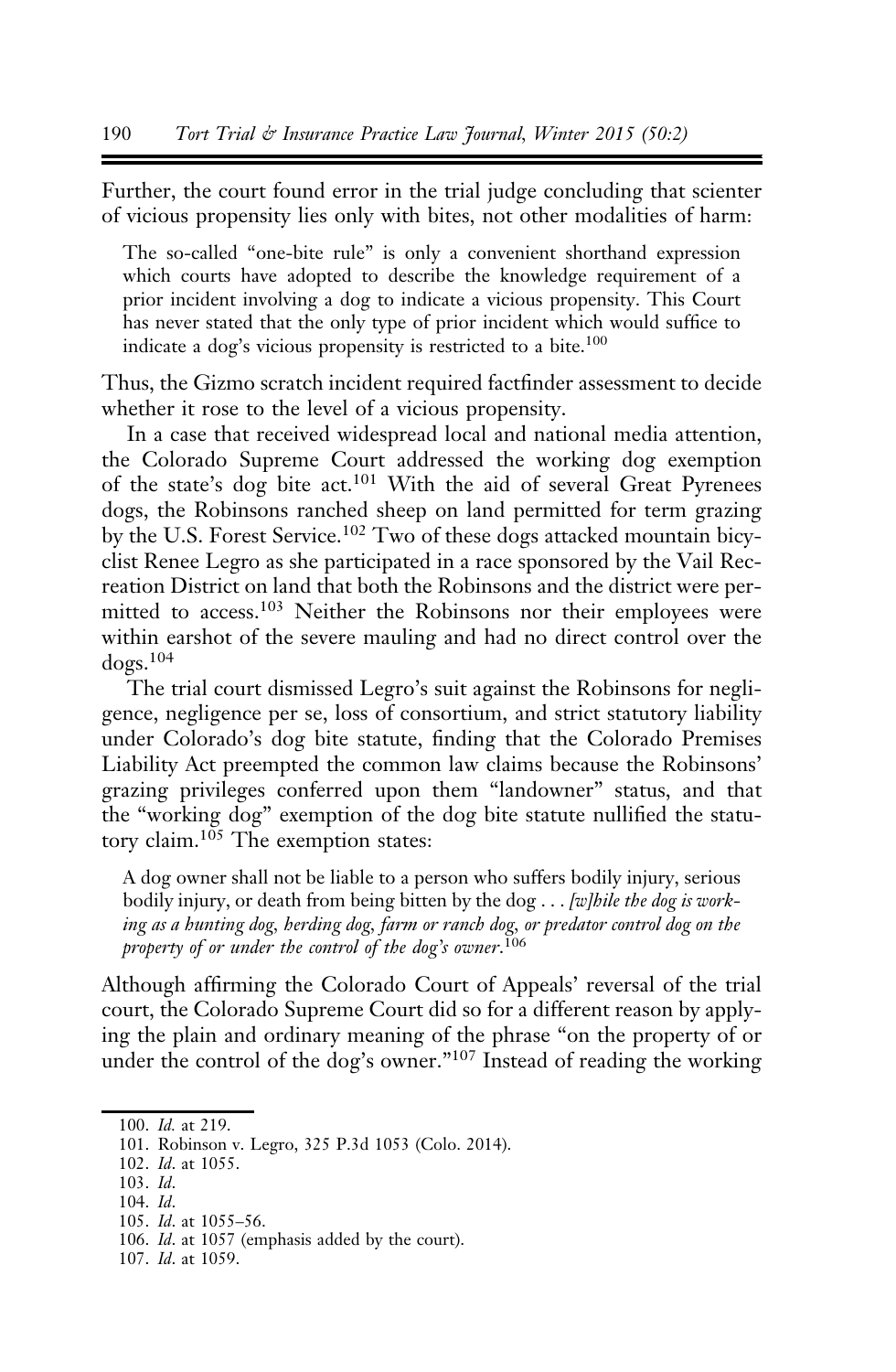dog exemption as the appellate court did, i.e., that the exemption applies if the bite occurred on land owned or under the control of the dog's owner, the supreme court noted that: "The working dog exemption applies if: (a) the attack occurred on the Robinsons' property (which requires an analysis of whether the Robinsons' grazing permit confers a 'property' interest); or (b) the dogs were working under the control of the Robinsons at the time of the attack."<sup>108</sup>

The "single issue raised in the appeal" in *Martin v. Christman* was whether the Vermont Supreme Court "should change the common law rule requiring proof of a dog owner's negligence as the sole basis for liability for personal injuries inflicted by the dog."<sup>109</sup> Strict common law liability exists where the owner or keeper of an animal knows or should know of the animal's dangerous propensities.<sup>110</sup> Regardless of the level of care exercised (i.e., even if non-negligent), if the plaintiff can establish knowledge (or scienter), the owner or keeper will be held strictly liable.<sup>111</sup> Absolute liability thus derives from the legislative or judicial excision of the scienter requirement, thus eliminating "one free bite" (i.e., the one that creates scienter).<sup>112</sup>

The Vermont Supreme Court decided to stay the course with longstanding precedent by affirming dismissal of the Martins' strict liability claim against the Christmans, whose Boxer allegedly attacked threeyear-old Gracie Martin in the face after she tried to pet the dog with permission.<sup>113</sup> While recognizing that negligence may lie from failure to exercise care in restraining a dog despite knowledge of his vicious tendencies, the court refused to impose liability without exception whenever even a good-natured dog with no known history draws first blood.114 It reasoned:

[W]e see no reason to single out dog ownership for treatment that is different from that we apply to auto drivers, storekeepers, and other human pursuits. These are all activities which are usually safe and generally beneficial. An attack by a dog that came without warning is very similar to an auto accident caused by an unforeseen medical emergency.<sup>115</sup>

While eighteen or so states adopted absolute liability for dog bites, the court noted that the "overwhelming majority have done so by statute," and only South Carolina had "judicially eliminated the requirement of

<sup>108.</sup> Id.

<sup>109. 99</sup> A.3d 1008 (Vt. 2014).

<sup>110.</sup> Id. at 1010-11.

<sup>111.</sup> Id.

<sup>112.</sup> Id.

<sup>113.</sup> Id. at 1009.

<sup>114.</sup> Id. at 1012.

<sup>115.</sup> Id. at 1011.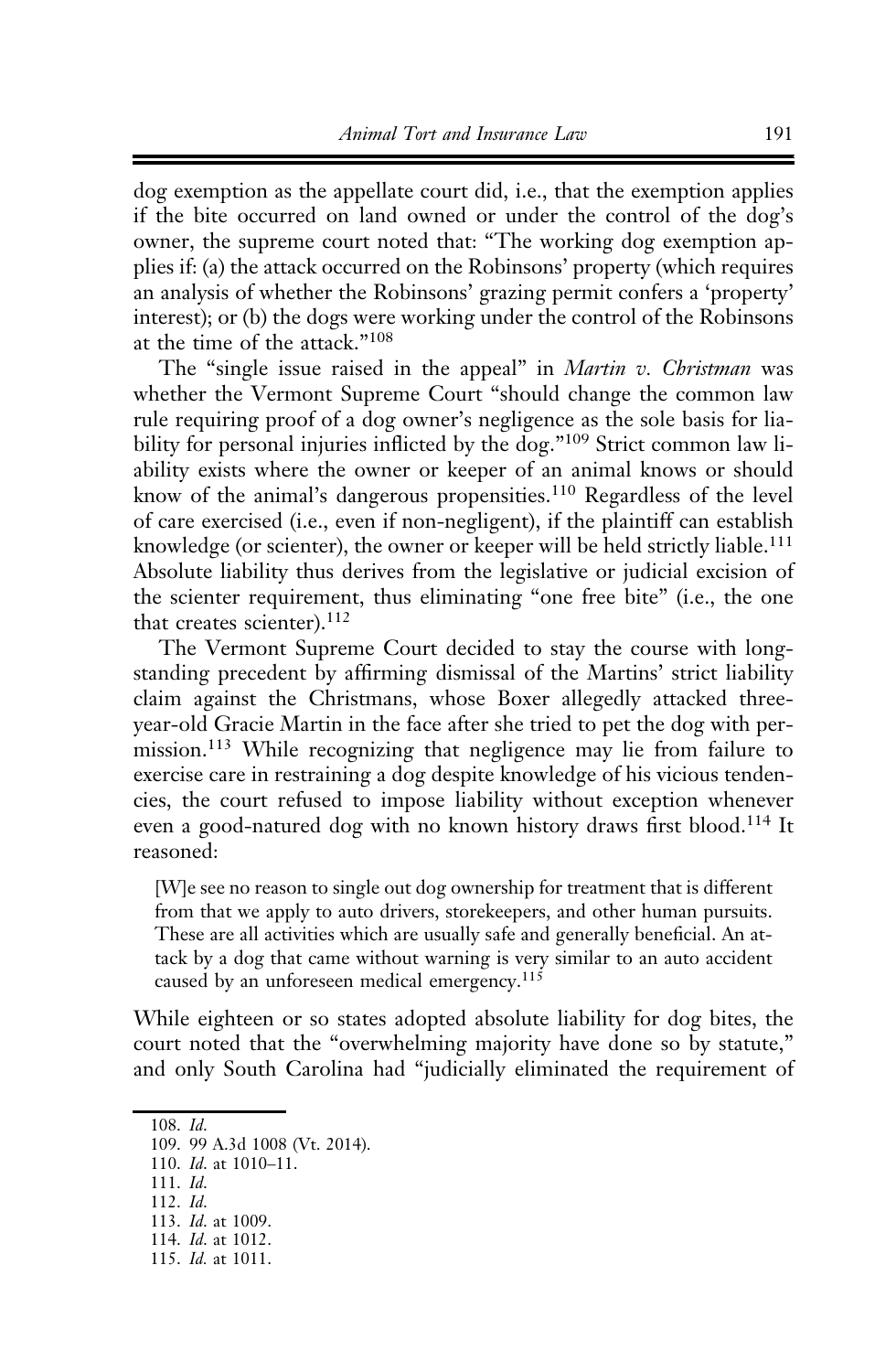scienter for dog bites, and that decision has not been followed by other jurisdictions."<sup>116</sup>

## F. Nuisance

Tom and Consandra Christmas bought land next to an alligator-infested waste disposal site owned by Exxon.<sup>117</sup> After their suit for private nuisance was dismissed and then reinstated by the Mississippi Court of Appeals, Exxon sought review by the Mississippi Supreme Court, which reinstated dismissal on different grounds.118 After observing that this "wild alligator case" of first impression did not begin by Exxon bringing the reptiles to the site, the court, in a five-to-four decision, held that wild alligators "not reduced to possession, but which exist in a state of nature" cannot constitute a private nuisance as a matter of law.<sup>119</sup>

#### G. Custodial Torts

In Greater Houston German Shepherd Dog Rescue, Inc. v. Lira, the Texas Court of Appeals found against owners trying to reclaim an escaped dog because (1) they had not complied with city ordinances; (2) the dog rescue organization involved was a recognized city shelter partner; and (3) an ordinance providing for a longer redemption period did not apply.<sup>120</sup> When Alfonso and Lydia Lira allowed their dog to escape from their open garage, Houston's animal control agency impounded and held the unidentified dog over the requisite stray three-day retention period, tested her as a weak positive for heartworm, found that she had not been spayed, and adopted the dog to the Greater Houston German Shepherd Dog Rescue, Inc. (GHGSDR).<sup>121</sup> Seven days after the dog escaped, Lydia Lira called GHGSDR and asked for the dog back.<sup>122</sup> When GHGSDR refused, the Liras filed suit to recover the dog and won.<sup>123</sup>

The appellate court reversed, finding that the Liras had failed to comply with the redemption protocols set by city law and finding unpersuasive their effort to create a "diligence" exception to the requisite procedure.<sup>124</sup> The Liras also argued that GHGSDR was not an authorized rescue partner, despite "undisputed testimony . . . that the City and appellant had an agreement in place" at the time the dog was transferred to  $GHGSDR$ <sup>125</sup>

119. Id. at 127.

- 121. Id. at 368.
- 122. Id. at 369.
- 123. Id.
- 124. Id. at 372–73.
- 125. Id. at 374.

<sup>116.</sup> Id. at 1011–12.

<sup>117.</sup> Christmas v. Exxon Mobil Corp., 138 So. 3d 123 (Miss. 2014).

<sup>118.</sup> Id. at 125–26.

<sup>120. 447</sup> S.W.3d 365 (Tex. App. 2014).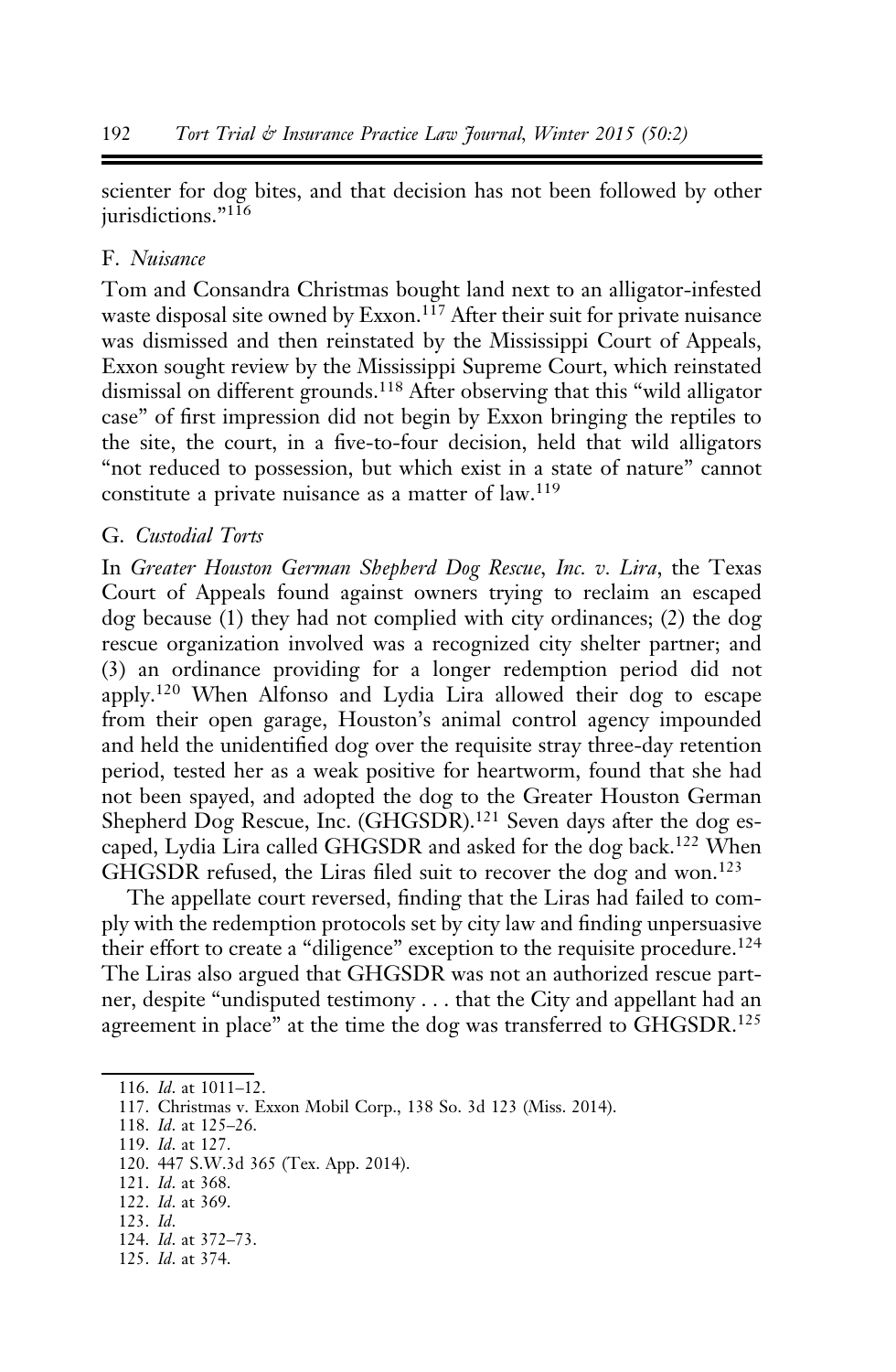Finally, the Liras' contention that a city ordinance gave them thirty days to redeem a "healthy" animal after being "sold" to a "purchaser" did not apply since the dog was "released" at no charge to GHGSDR in lieu of being euthanized due to health concerns.<sup>126</sup>

#### H. Governmental Immunity—Horses

#### 1. Mounted Police

In Prater v. Catt, the Kentucky Court of Appeals held that a mounted patrol officer was engaged in discretionary acts and thus entitled to qualified official immunity.<sup>127</sup> A football fan sued the officer and her supervisor, claiming severe injuries caused by the officer's horse after it spun and reared at the approach of the university's marching band.<sup>128</sup> The plaintiff alleged that the officer's supervisor had negligently caused or allowed the officer to position the horse near the area where the plaintiff was standing, and that the officer negligently failed to keep her horse under control.<sup>129</sup>

The officer and her supervisor sought summary judgment on the basis of immunity.130 Among other arguments in response, the plaintiff argued that the officer negligently failed to select a safe path of travel and to control her horse.<sup>131</sup> The plaintiff further alleged that neither the officer nor her supervisor should be immune from suit because the alleged negligent acts arose out of ministerial duties, thereby negating governmental immunity.<sup>132</sup> The appellate court affirmed the grant of summary judgment, rejecting the plaintiff's attempt to classify the officer's control and direction of her horse as a ministerial rather than a discretionary task.133 As the court explained:

Officer Catt's mount was not merely a mechanical means of transportation governed by discrete and absolute rules of the road. . . . While many of Officer Catt's actions astride the horse were likely rote and reactive, the actions challenged by the Praters were predominately discretionary in nature.<sup>134</sup>

2. Breeding Facilities—Stored Semen

In Foster v. Board of Governors of Colorado State University, governmental immunity prevented a stallion owner from recovering for the loss of her

133. Id. at 9.

<sup>126.</sup> Id. at 375.

<sup>127. 443</sup> S.W.3d 6 (Ky. Ct. App. 2014). For another case involving injuries allegedly caused by mounted patrol, see Wingfield v. Cleveland, 2014 WL 2932780 (Ohio Ct. App. June 26, 2014).

<sup>128.</sup> Prater, 443 S.W.3d at 7.

<sup>129.</sup> Id. at 7–8.

<sup>130.</sup> Id. at 8.

<sup>131.</sup> Id.

<sup>132.</sup> Id.

<sup>134.</sup> Id.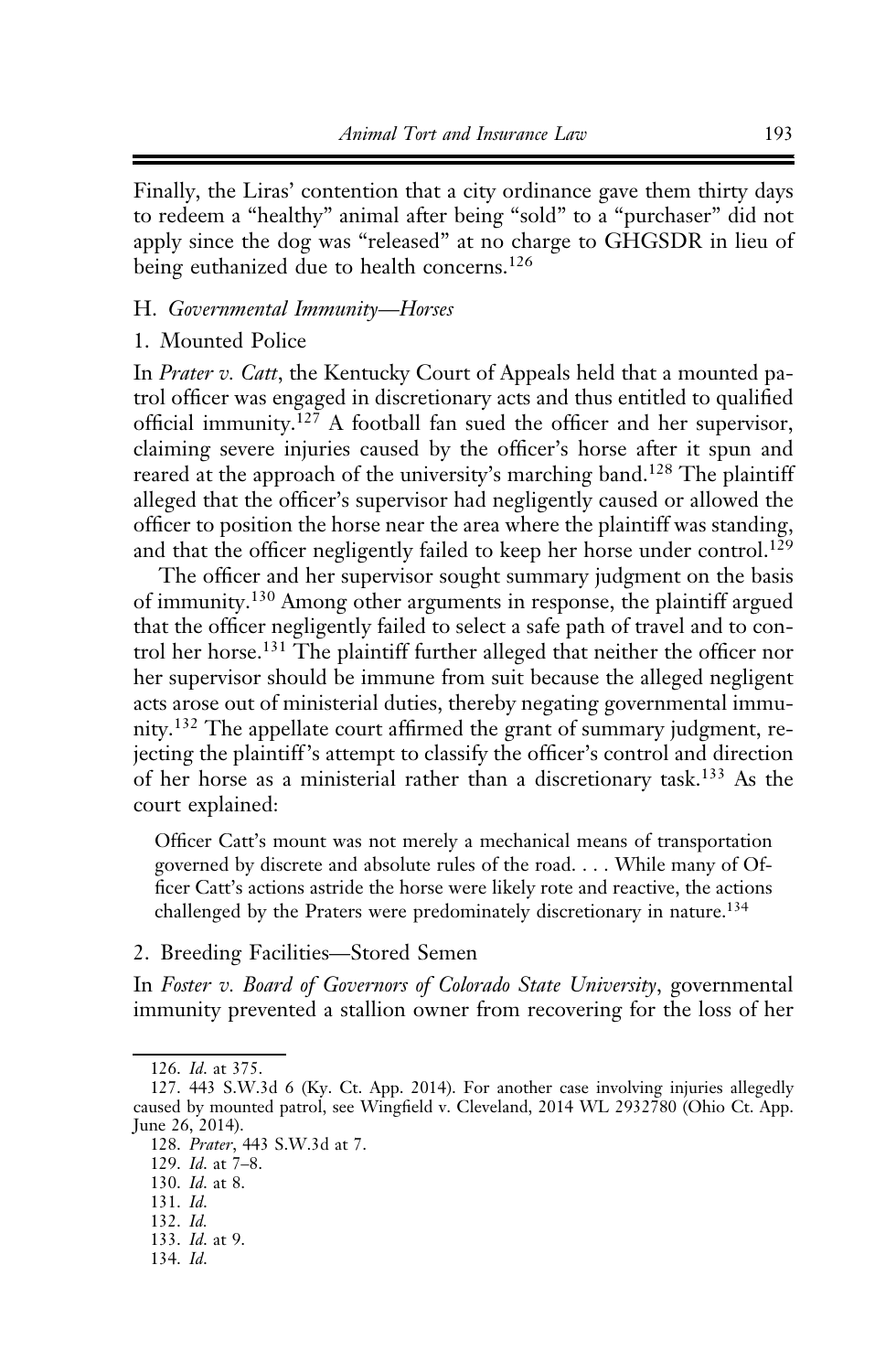stallion's stored semen at the university's Equine Reproduction Laboratory (CSU).<sup>135</sup> The plaintiff brought her stallion to CSU for the collection and storage of semen for later use in vitro fertilization.<sup>136</sup> The parties' bailment agreement apparently was not in writing.137 Less than two years later, a fire broke out, destroying much of the lab, including the semen straws from the plaintiff's stallion.<sup>138</sup> The plaintiff sued the university, claiming breach of an oral bailment contract for the loss of the straws.<sup>139</sup> As a public university, CSU sought dismissal for lack of subject matter jurisdiction based on governmental immunity under the Colorado Governmental Immunity Act for claims that lie in or could lie in tort.<sup>140</sup> The trial court denied the motion.<sup>141</sup>

On interlocutory appeal, the Colorado Court of Appeals reversed, agreeing with CSU that damages claims for loss of bailed property "lies in tort or could lie in tort" and therefore barred the claim against CSU.<sup>142</sup> Under the Colorado Governmental Immunity Act, a contract claim is barred if the allegations support an independent tort claim.<sup>143</sup> A claim will survive only if it arises solely in contract, and there can be no tort claim on the facts.<sup>144</sup> Relevant to this case, liability under the common law of bailment sounds in tort.<sup>145</sup> A bailment relationship can arise independently of contract and imposes upon the bailee (CSU) the duty of reasonable care to prevent loss of the bailed property (the semen straws).<sup>146</sup> Thus, a bailee's liability is contingent upon a showing of negligence.<sup>147</sup>

As a result, the appellate court concluded that the plaintiff's claim sounded in tort or could support a tort claim because (1) to prevail on her claims, the plaintiff must show that CSU was negligent; (2) the only duty allegedly breached, that of reasonable care, is one implied by law and does not arise from contract; and (3) an action for loss of bailed property can be pled in either contract or tort.<sup>148</sup> Therefore, CSU was im-

148. Id. ¶ 25.

<sup>135. 2014</sup> WL 784854 (Feb. 27, 2014), cert. denied, Foster v. Colo. State Univ., No. 14SC252, 2015 WL 339152 (Colo. Jan. 20, 2015).

<sup>136.</sup> Id. ¶ 2. 137. Id. 138. Id. ¶ 3. 139. *Id.*  $\frac{1}{14}$  4 140.  $Id. \nsubseteq 4$ . 141. Id.  $\P\P$  6, 7. 142. Id. ¶ 9. 143. Id. ¶ 15. 144. Id. 145. Id. 146. Id. ¶¶ 17–18. 147. Id. ¶ 19.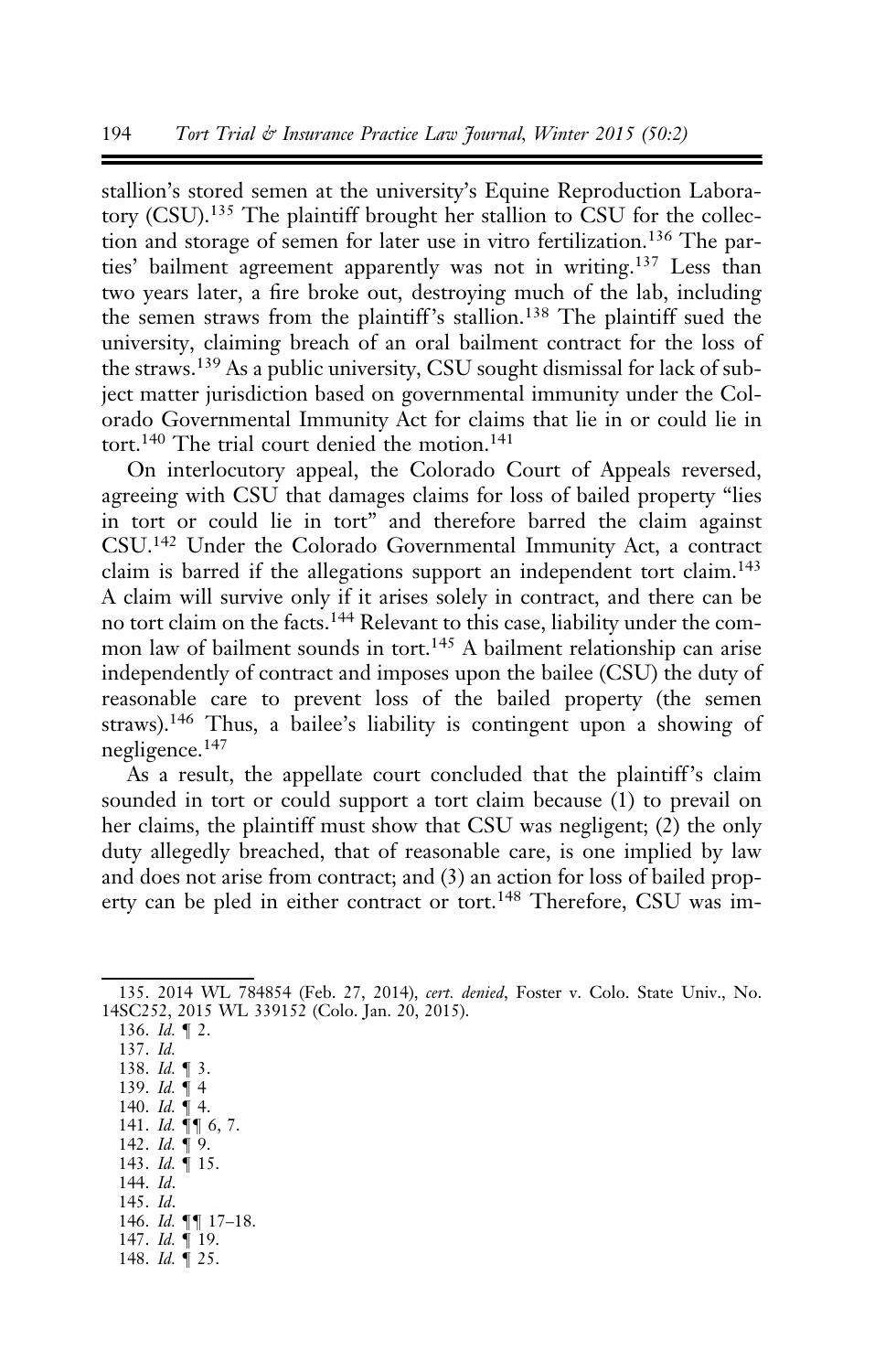mune from suit for the plaintiff's contract claim because it could be brought as a tort claim.<sup>149</sup>

#### I. Equine Torts

Connecticut continued to wrestle with a question of first impression in that state: whether horses may be viewed to have mischievous and vicious propensities, such that an owner could be liable for injury caused by the horse, even if the horse had no such aggressive history. The Connecticut Supreme Court answered in the affirmative in Vendrella v. Astriab Family Limited Partnership,<sup>150</sup> only to be reined in by the Connecticut legislature less than two months later.

In Vendrella, a horse bit the two-year-old plaintiff while he was at the defendants' horse facility.<sup>151</sup> In granting summary judgment, the trial court concluded that because the defendants had no knowledge of this horse's—as opposed to horses generally—propensity to bite others, the defendants owed the plaintiffs no duty of care.<sup>152</sup> The Connecticut Court of Appeals reversed, and the Connecticut Supreme Court affirmed. The state supreme court stopped just short of declaring that horses as a matter of law have naturally mischievous propensities, but held that (1) as a general rule of law, "a keeper of a domestic animal has a duty to take reasonable steps to prevent foreseeable injury when an animal that belongs to a class of animals with naturally mischievous propensities, even if that specific animal has not previously displayed those propensities;"<sup>153</sup> and (2) it was a question for the jury whether the "injury in this case was reasonably foreseeable given the evidence presented on the propensity of horses to bite."<sup>154</sup>

Because Connecticut common law had not squarely addressed the first issue, the court engaged in a lengthy discussion of why public policy permits such liability. Among other reasons for its holding, the court explained that a reasonable person would expect an owner, who has the expertise and opportunity to foresee harm, to take reasonable steps to prevent the animal from causing foreseeable injury.<sup>155</sup> The court noted also that the state's equine activity liability statute, which does allow for liability for injuries resulting from negligence, does not distinguish between negligence related to a horse with a known mischievous propensity

<sup>149.</sup> Foster v. Colo. State Univ., No. 14SC252 (Colo. filed Apr. 9, 2014).

<sup>150. 87</sup> A.3d 546 (Conn. 2014).

<sup>151.</sup> Id. at 551.

<sup>152.</sup> Id. at 552.

<sup>153.</sup> Id. at 548.

<sup>154.</sup> Id. at 549, 563–64 (adopting Restatement (Second) Torts § 518 (1977)).

<sup>155.</sup> Id. at 558.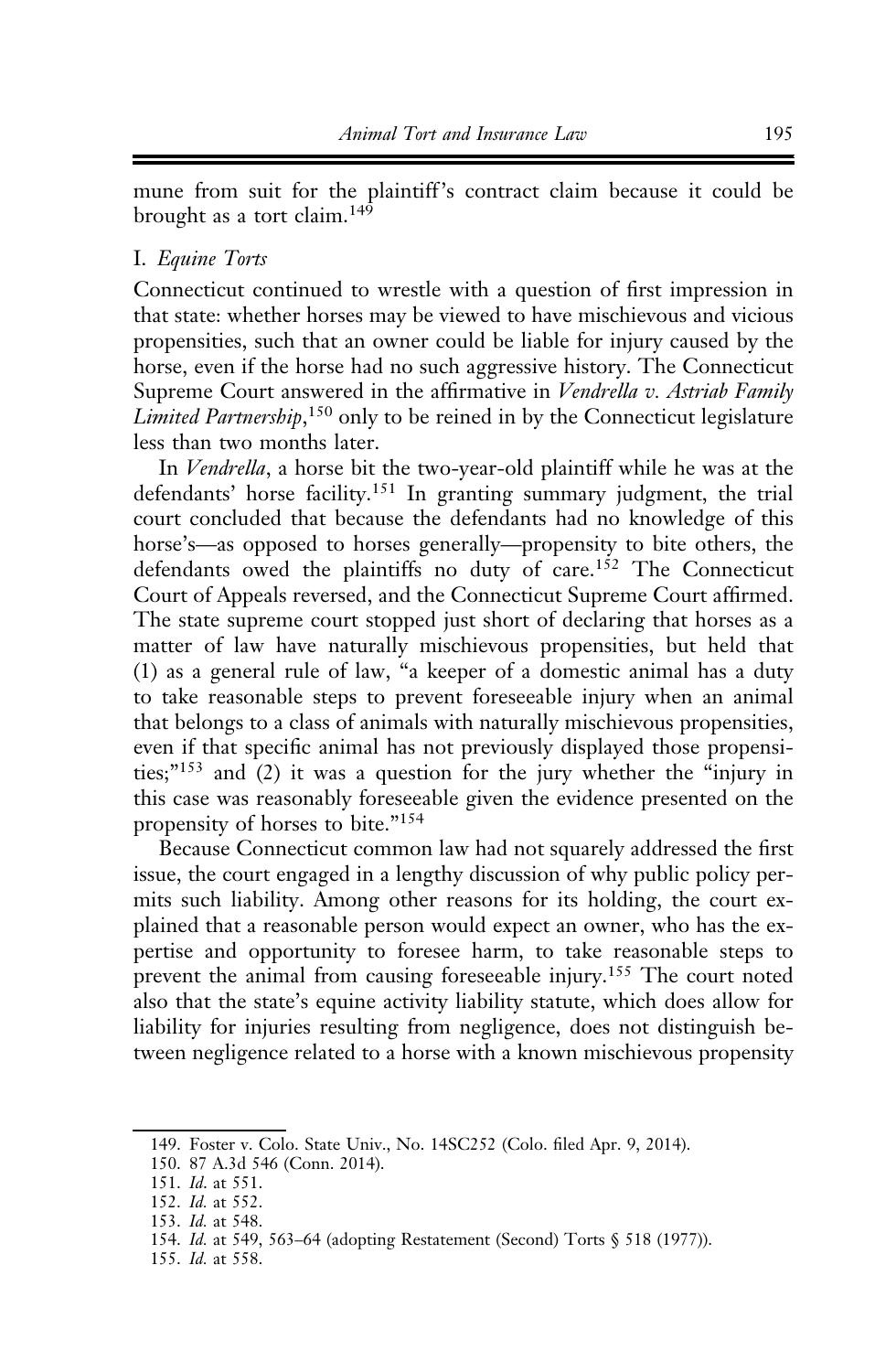versus a horse with no known mischievous propensity.<sup>156</sup> As a result, according to the court, there was no apparent legislative intent to limit liability based on the known propensities of a given horse. The court also rejected the notion that its new rule of law would open the floodgates of litigation and found comfort in the fact that a majority of other jurisdictions have adopted a similar approach.<sup>157</sup>

Turning to the question of whether horses in general have a natural propensity to bite, the court concluded that the evidence offered by plaintiffs created a genuine issue for the jury to decide.<sup>158</sup> However, the concurring justice would have gone a step farther and taken judicial notice of the fact that horses have a natural propensity to bite because it is a commonly known trait.<sup>159</sup> Doing so would result in a remand solely on the question of negligence in failing to prevent the injury.<sup>160</sup>

Less than two months after the Vendrella opinion was issued, the Connecticut legislature passed a law limiting the reach of the case, at least as to horses. The new law declares that a horse "shall not be found to belong to a species that possesses a naturally mischievous or vicious propensity."<sup>161</sup> The law goes even farther, stating that "there shall be a presumption that such horse . . . did not have a propensity to engage in behavior that would foreseeably cause injury to humans," unless the horse previously exhibited such behavior.<sup>162</sup>

The Michigan Supreme Court in a lengthy opinion, Sholberg v. Truman, held that mere ownership of property, without more, cannot give rise to liability for a public nuisance—here, a loose horse's presence on the roadway—where the owners were not in possession of the property, did not exercise control over the property, and did not create the nui-

<sup>156.</sup> Id. In a footnote, the court noted that in a case in which the statute applied, a jury may find that the natural propensity for horses to bite constitutes an inherent risk assumed by the person engaged in the equestrian activity. Id. at 559 n.18.

<sup>157.</sup> Id. at 560.

<sup>158.</sup> Id. at 567.

<sup>159.</sup> Id. at 570–73 (Zarella, J., concurring) (listing cases).

<sup>160.</sup> Id. at 578. The concurring justice also disagreed that the determination of a species' natural tendencies is a jury question, reasoning that natural tendencies are fixed and not subject to reasonable differences of opinion. If a reasonable difference of opinion exists, current knowledge about natural propensities is insufficient, and an owner should not be charged with such knowledge about the species. Instead the question should be based on the owner's knowledge about the specific animal's propensities. Id. at 575.

<sup>161.</sup> Substitute H.B. 5044, Public Act 14-54 (Conn. 2014) (An Act Concerning the Liability of Owners and Keepers of Domesticated Horses, Ponies, Donkeys and Mules). The law was drafted in response to the decision by the Connecticut Court of Appeals in Vendrella and in anticipation of the state supreme court's opinion. See Conn. Gen. Assembly, OLR Bill Analysis, sHB 5044, http://www.cga.ct.gov/2014/BA/2014HB-05044-R000039-BA.htm (last visited Nov. 11, 2014).

<sup>162.</sup> Public Act 14-54 (Conn. 2014).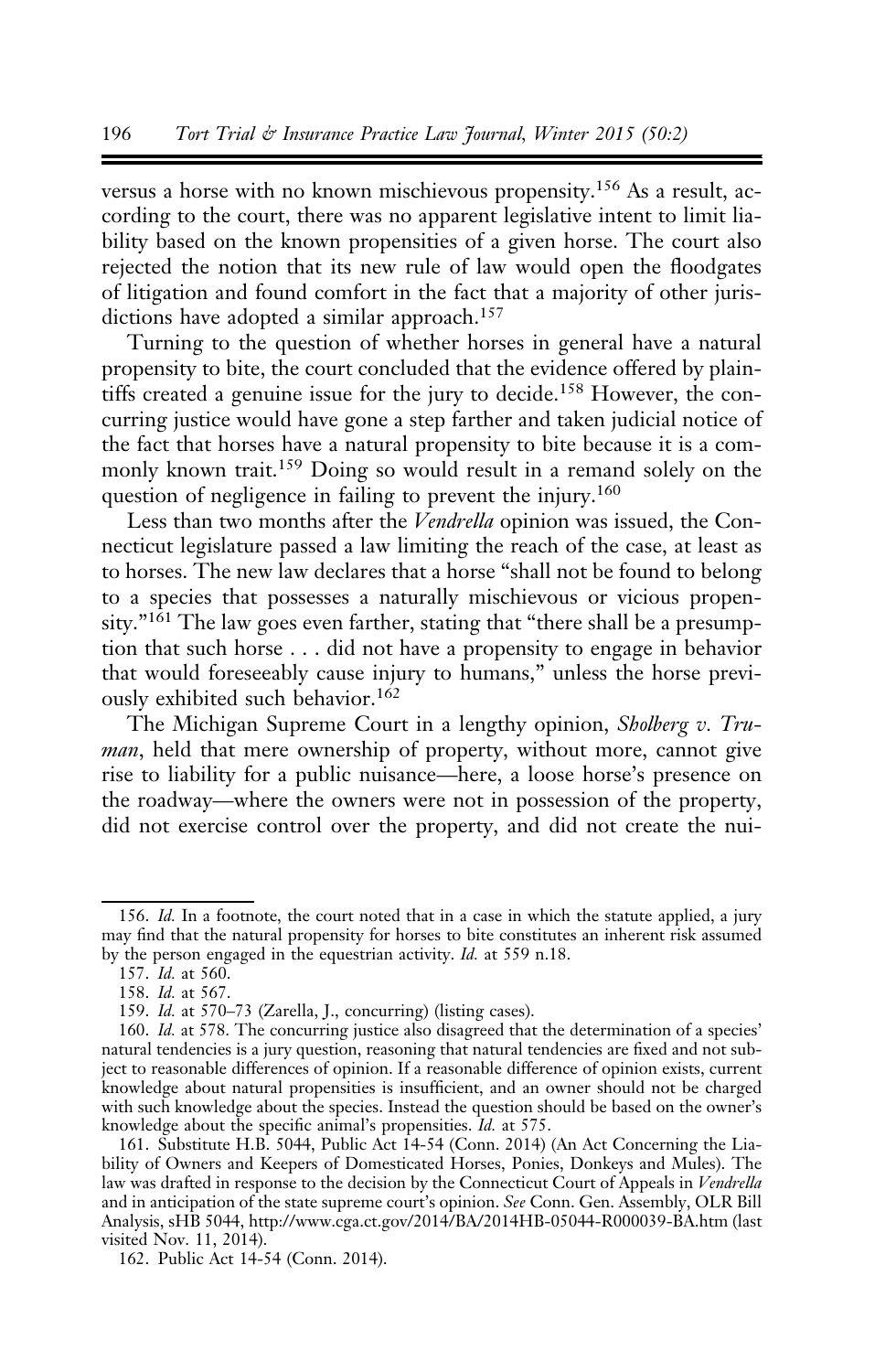sance.<sup>163</sup> The plaintiff's decedent hit the horse with her car and died.<sup>164</sup> The plaintiff sued not only the tenant who owned the horse and managed the property, but also the property owners.<sup>165</sup> Control and possession generally must exist before liability may attach, and there was no evidence that the owners knowingly permitted the creation or maintenance of a nuisance, as in the case of an "absentee owner."<sup>166</sup>

### J. Equine Activity Liability Acts

Duban v. Waverly Sales Company makes a second appearance in this survey,<sup>167</sup> this time with the Eighth Circuit affirming the district court's conclusion that the defendant auction company could not avail itself of the immunity provided by Iowa's Domesticated Animal Activity Liability Act, because an exception to the statute applied.<sup>168</sup> Specifically, the court found that a "domesticated animal activity sponsor," i.e., the auction company, could be liable for injuries resulting from the inherent risks of "domesticated animal activity" that occurs in a location intended for nonparticipants.<sup>169</sup> As the Eighth Circuit explained, for this exception to apply and expose a defendant to liability, what matters is the character of the location where the injury occurred.170 It is irrelevant whether the injured plaintiff was a "spectator" or "participant" because the statute merely creates an exception when the injury occurs in a place designated to be used by non-participants.<sup>171</sup> Because the auction company had no intent to limit the alley access to the restroom to only auction bidders ("participants"), the injury in this case, which occurred in the alley, fell within an exception to the statutory limited liability, and therefore the defendant auction company was subject to liability.<sup>172</sup>

The Indiana case of *Einhorn v. Johnson* involved a 4-H volunteer trampled by a loose, running horse on the fairgrounds after he had stepped in

<sup>163. 852</sup> N.W.2d 89, 90 (Mich. 2014).

<sup>164.</sup> Id.

<sup>165.</sup> Id.

<sup>166.</sup> Id. at 97.

<sup>167.</sup> Adam P. Karp & Julie I. Fershtman, Recent Developments in Animal Law, 49:1 TORT TRIAL & INS. PRAC. L.J. 43 (2014).

<sup>168. 760</sup> F.3d 832, 836 (8th Cir. 2014).

<sup>169.</sup> Id. (citing IOWA CODE § 673.2(4), which states "This section shall not apply to the extent that the claim for damages, injury, or death is caused by . . . [a] domesticated animal activity which occurs in a place designated or intended by an animal activity sponsor as a place for persons who are not participants to be present.").

<sup>170.</sup> Id.

<sup>171.</sup> Id. Here, the court departed somewhat from the trial court's analysis. The trial court engaged in significant discussion as to whether the plaintiff was a "participant" or a "spectator," but the Eighth Circuit found that question irrelevant given the way the statute is worded.

<sup>172.</sup> Id. at 836–37.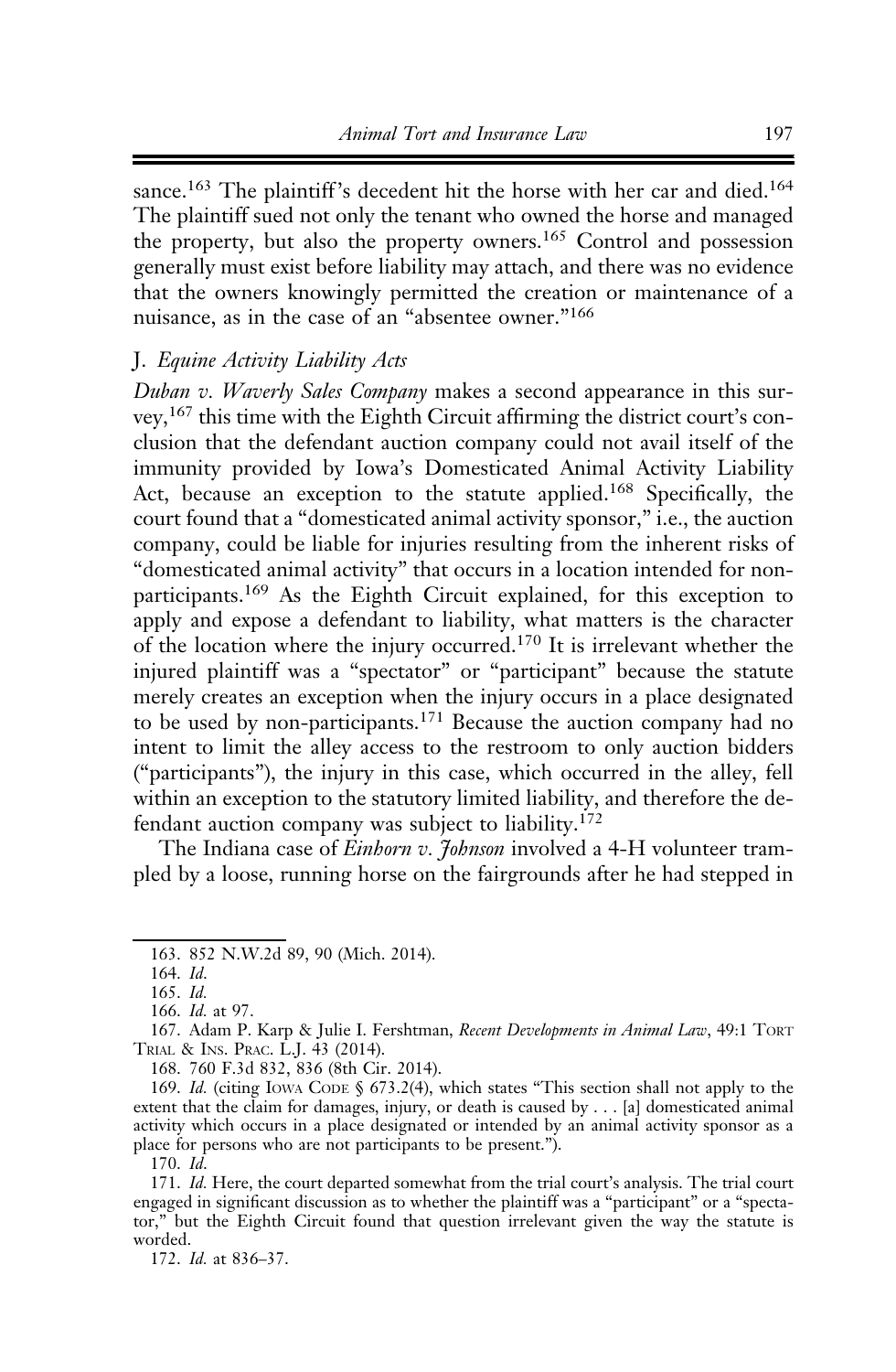the horse's path, raised his arms, and said "whoa."<sup>173</sup> Although unpaid for his work at the fair, the volunteer received medical benefits under a workers' compensation policy through the Purdue University Cooperative Extension Service.<sup>174</sup> He nevertheless sued the university, the 4-H fair association, and the horse's owners for negligence, and the defendants filed dispositive motions, all of which the trial court granted, and all of which the plaintiff appealed.<sup>175</sup> As an initial matter, the Indiana Court of Appeals rejected the university's argument of lack of subject matter jurisdiction.<sup>176</sup> Although the plaintiff did receive workers' compensation benefits, the state's workers' compensation act did not bar a later claim because the volunteer was not an employee to whom the act's exclusivity provisions applied.<sup>177</sup> Nevertheless, the university still prevailed because, as the court explained, both it and the 4-H fair association (as sponsors) were immune from liability to the plaintiff (a participant) because his injuries were the result of the inherent risks of equine activities as outlined in the statute.<sup>178</sup> The defendant horse owners were also free from liability because the plaintiff could not show that they were aware of any dangerous propensity for the horse prior to this episode at the fair where it spooked and bucked off its youth rider, and subsequently broke loose.<sup>179</sup>

Another case makes a repeat visit to this survey.<sup>180</sup> The Ohio Court of Appeals took up the case *Smith v. Landfair* for a second time after remand by the Ohio Supreme Court, which had reversed the appellate court and concluded that the plaintiff indeed was a "participant" under the state's equine immunity statute, such that liability may be barred.<sup>181</sup> The court thus took up the plaintiff's remaining appellate issues not previously addressed. The plaintiff, who worked at the stables in question, had gone to assist the defendant whose mare had spooked and knocked him to the ground.182 In trying to help the defendant, the horse kicked the plaintiff

176. Id.

179. Id. at 831–32. Compare this with Vendrella v. Astriab Family Ltd. P'ship, 87 A.3d 546 (Conn. 2014), in which the Connecticut Supreme Court focused on the propensities of horses in general, as opposed to the specific horse in question, to determine whether a duty existed on the part of the defendants.

182. Id. at \*1.

<sup>173. 996</sup> N.E.2d 823, 825–26 (Ind. Ct. App. 2013).

<sup>174.</sup> Id. at 826.

<sup>175.</sup> Id.

<sup>177.</sup> Id. at 827.

<sup>178.</sup> Id. at 829–30 (citing IND. CODE § 34-35-5-1) ("the propensity of an equine to behave in ways that may result in injury"; "the unpredictability of an equine's reactions to such things as sound [and] sudden movement"; and "the potential of a participant to act in a negligent manner that may contribute to injury . . . such as failing to maintain control over the animal").

<sup>180.</sup> See Karp & Fershtman, supra note 167, at 43.

<sup>181. 2014</sup> WL 3756139 ( July 30, 2014).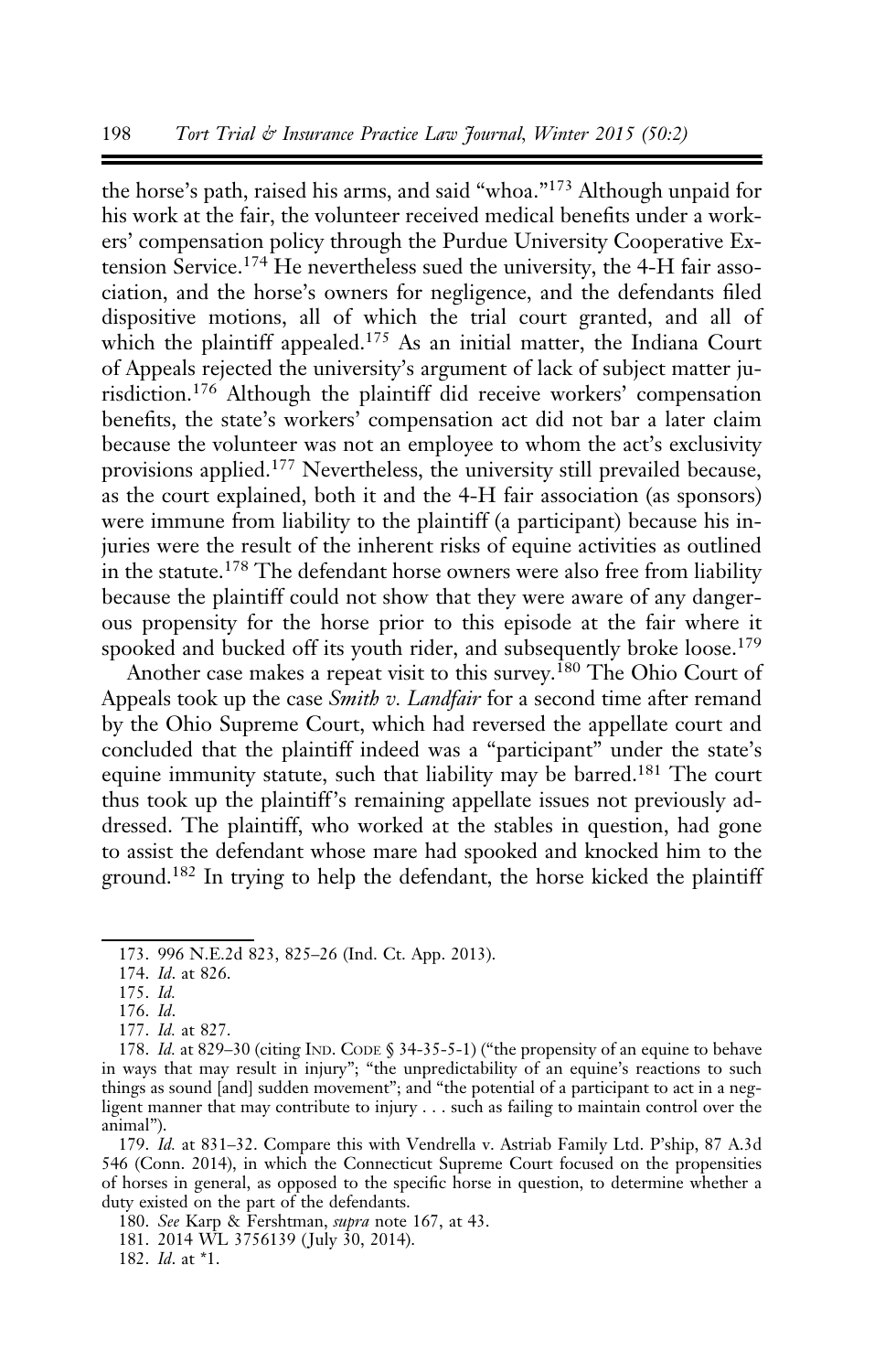in the head.183 On appeal, the plaintiff made three additional arguments in an effort to avoid application of the state's equine immunity statute. First, she argued that the defendant was not a "participant" as defined by statute because, as he was lying on the ground, he was not "controlling" his horse.184 The court disagreed, explaining the illogic of the argument: it makes no sense to have sporadic immunity, where that immunity exists while leading the horse, is lost in the fall, and then regained once the defendant got up.185 Moreover, this argument, if it were successful, would make an end run around the very purpose of the equine activity statute, which is to protect participants from liability for the inherent risks of equine activity, e.g., momentary loss of control over a spooking horse.<sup>186</sup>

The plaintiff also claimed that she should be entitled to assert Ohio's common law rescue doctrine, pursuant to which those who rescue a person in negligently self-inflicted danger may bring a claim in tort against the rescued person.<sup>187</sup> But, this argument failed because Ohio's equine activity statute expressly precluded all actions in tort for injuries that result from an inherent risk of an equine activity except as provided for by statute.<sup>188</sup> Nevertheless, the court returned the case to the trial court for determination of whether there was a genuine issue of fact regarding whether the defendant's conduct was willful and wanton and therefore not entitled to immunity.<sup>189</sup>

In another Ohio case, Graham v. Shamrock Stables, the Ohio Court of Appeals took up the question of whether, in a case with injuries caused by a miniature horse spooked by a dog, the state's strict liability dog statute applied, which would result in liability, or whether the state's equine activity statute applied, which would bar recovery.<sup>190</sup> The injured plaintiff argued that because it was the dog that caused the miniature horse to knock her to the ground, the dog was the proximate cause of her injuries, and so the strict liability dog statute applied.<sup>191</sup> The answer lay in the express language of the equine activity statute, which lists one of the inherent risks of equine activity as the "unpredictability of an equine's reaction to . . . other animals," and dogs are not exempted.192 The court did ac-

192. Id. at 583 (quoting OHIO REV. CODE ANN. § 2305.321(A)(7)(b)). The dissenting judge reached the opposite conclusion, suggesting that the more specific dog liability statute

<sup>183.</sup> Id.

<sup>184.</sup> Id. at \*2. OHIO REV. CODE ANN. § 2305.321(B)(1) defines an equine activity participant as "a person who engages in . . . [r]iding, training, driving, or controlling in any manner an equine, whether the equine is mounted or unmounted."

<sup>185.</sup> *Id.* at  $*3$ .

<sup>186.</sup> Id.

<sup>187.</sup> Id.

<sup>188.</sup> Id. at \*4. 189. Id. at \*5.

<sup>190. 19</sup> N.E.3d 578 (Ohio Ct. App. 2014).

<sup>191.</sup> Id. at 580, 583.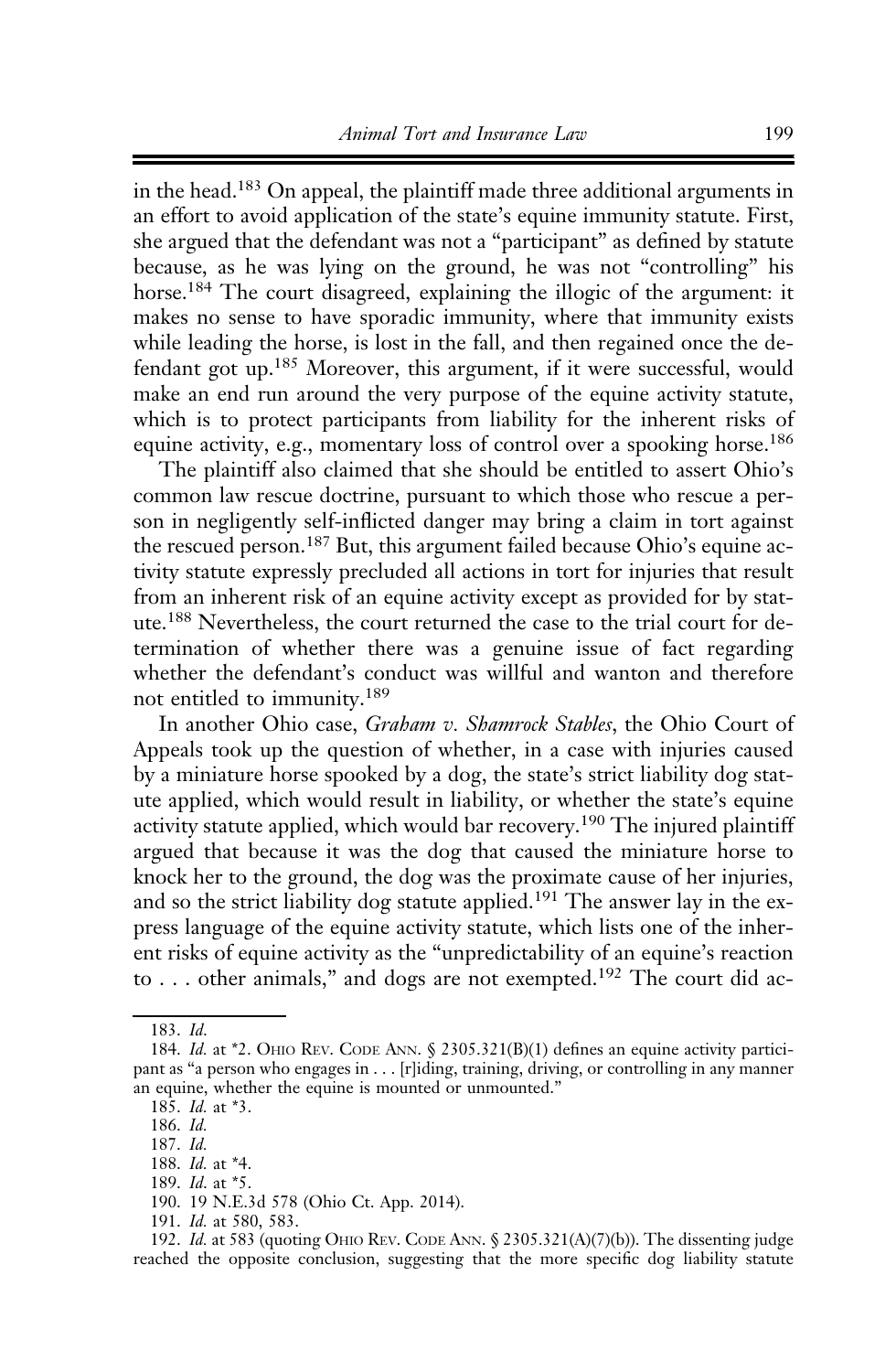knowledge that other exceptions to limited liability might apply, such as whether the failure to secure unruly dogs constitutes willful and wanton disregard for safety of a participant, but the plaintiff did not argue them, and so lost on summary judgment.<sup>193</sup>

The court in *Estes v. Stepping Stone Farm*, *LLC* addressed three of the exceptions to Alabama's equine activities liability act.<sup>194</sup> In this case, the minor plaintiff attended a birthday party at a boarding stable and was injured when the horse she was on spooked and bolted, causing her to fall.<sup>195</sup> None of the three exceptions advanced by the plaintiff applied. First, although liability may exist where there is a failure to make "reasonable and prudent efforts" to determine the rider's ability and safely manage the horse, there was no evidence that the minor's position on the horse, her riding ability, or the failure to assess her riding ability caused the horse to spook and bolt.<sup>196</sup> Because causation could not be established, the exception did not apply.197 Second, the plaintiff failed to establish the requisite state of mind to prove wanton conduct because he admitted that he believed the sponsor was not purposefully trying to injure the rider.198 Third, with respect to the statutorily required signage under the equine activities liability act, all that is required is visible placement of the warning sign in compliance with the statute; there is no requirement that a sponsor point the sign out to a participant or provide a written contract with the warning language if there is no written contract.<sup>199</sup>

#### iii. insurance law

#### A. Workplace Injury—Horses and Llamas

At least two cases discussed the rule of "occupational assumption of the risk" in working with horses and llamas.<sup>200</sup> In the first, *Barrett v. Leech*, a

198. Id. at \*8.

prevails over the more general immunity statute for equine activities, as a matter of statutory construction. Id. at 584 (Carr, J., dissenting).

<sup>193.</sup> Id. at 583.

<sup>194. 2014</sup> WL 1407291 (Ala. Civ. App. Apr. 11, 2014) (citing ALA. CODE § 6-5-337). 195. Id. at \*1.

<sup>196.</sup> Id. at \*6 (discussing ALA. CODE § 6-5-337(c)(2)b, which permits liability if the sponsor "[p]rovided the equine and failed to make reasonable and prudent efforts to determine the ability of the participant to engage safely in the equine activity and to safely manage the particular equine based on the participant's representations of his or her ability").

<sup>197.</sup> Id. at  $*7$  (citing Loftin v. Lee, 341 S.W.3d  $352$ , 359 (Tex. 2011), which explained that were this exception to immunity to apply even where the failure to properly assess a rider was not the cause of an injury, this would improperly impose strict liability on the activity sponsor).

<sup>199.</sup> *Id.* at \*9 (discussing ALA. CODE.  $6-5-337(d)$ , which requires that the equine sponsor and equine professional visibly place a warning sign in the manner directed by the statute and that the warning language be included in any written contract).

<sup>200. 2014</sup> WL 3659366, at \*1 (Cal. Ct. App. July 24, 2014).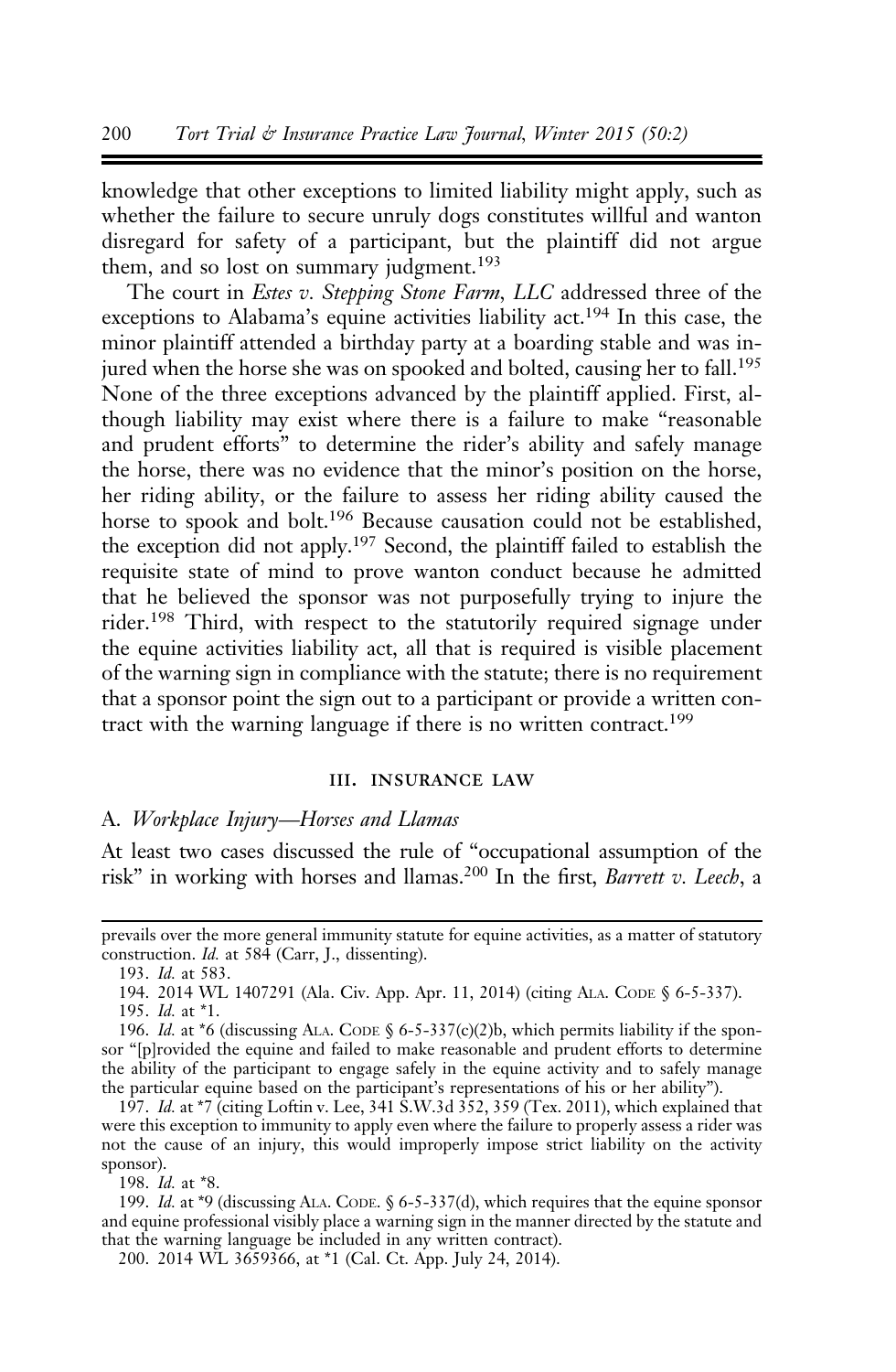farrier died from injuries sustained while working on a horse.<sup>201</sup> His widow sued for premises liability and wrongful death, claiming, among other things, failure to warn of the horse's volatile disposition and failure to maintain the property in a safe condition.202 The California Court of Appeal affirmed summary judgment in favor of the defendant, explaining that under the doctrine of primary assumption of the risk, the defendant had no duty to protect the farrier against risks inherent to his work.203 The court rejected the plaintiff's attempt to limit this doctrine to sports activities, noting that it is so widely used in workplace settings that it is often referenced as "occupational assumption of the risk."204 Especially persuasive was the application of the doctrine to veterinarians, and the court ultimately concluded that because the job of a farrier is at least as inherently dangerous as that of a veterinarian, the doctrine of assumption of the risk barred the claims.205

In the second case, *Edwards v. Lombardi*, the defendants' llama attacked a high school student they had hired to take care of their animals while they were out of town. The student had previously had encounters with the same llama acting aggressively toward him.<sup>206</sup> Filing suit, he claimed negligence and violation of the Illinois Animal Control Act.<sup>207</sup> The appellate court affirmed summary judgment on the basis that the student assumed the risk of being attacked by the llama.<sup>208</sup> Even though there was a question of fact as to the defendants' knowledge of the llama's prior aggressive behavior, the plaintiff had assumed the risk of an attack because he entered the barn knowing of the circumstances and the llama's prior aggressive behavior.<sup>209</sup> The court rejected an attempt to distinguish this case from other cases involving injury to professionals, citing the plaintiff's knowledge of the llama's prior behavior. Although the court did not reach the unpreserved issue, the plaintiff raised a final argument claiming that the deliberate encounter exception, which typically applies to open and obvious dangers on land, applied to allow for recovery even if assumption of the risk applied.<sup>210</sup>

<sup>201.</sup> Id. at \*1. The farrier had fallen after a horse knocked him down. He hit his head on a rock and died from the injuries. Id.

<sup>202.</sup> Id.

<sup>203.</sup> Id.

<sup>204.</sup> Id. at \*3.

<sup>205.</sup> Id. at \*3–4. The court further rejected argument that the doctrine did not apply because the horse owner increased the risk of harm. The court explained that the rocky ground was obvious and required no warning or preventive measures, and that securing the horse was part of the farrier's job, not the owner's. Id. at 5–6.

<sup>206. 1</sup> N.E.3d 641, 643–44 (Ill. App. Ct. 2013).

<sup>207.</sup> Id. The Animal Control Act,  $\frac{2}{10}$  ILL. COMP. STAT. ANN. § 5/16 (West 2008), was not addressed on appeal.

<sup>208.</sup> Id.

<sup>209.</sup> Id. at 645–47.

<sup>210.</sup> Id. at 647.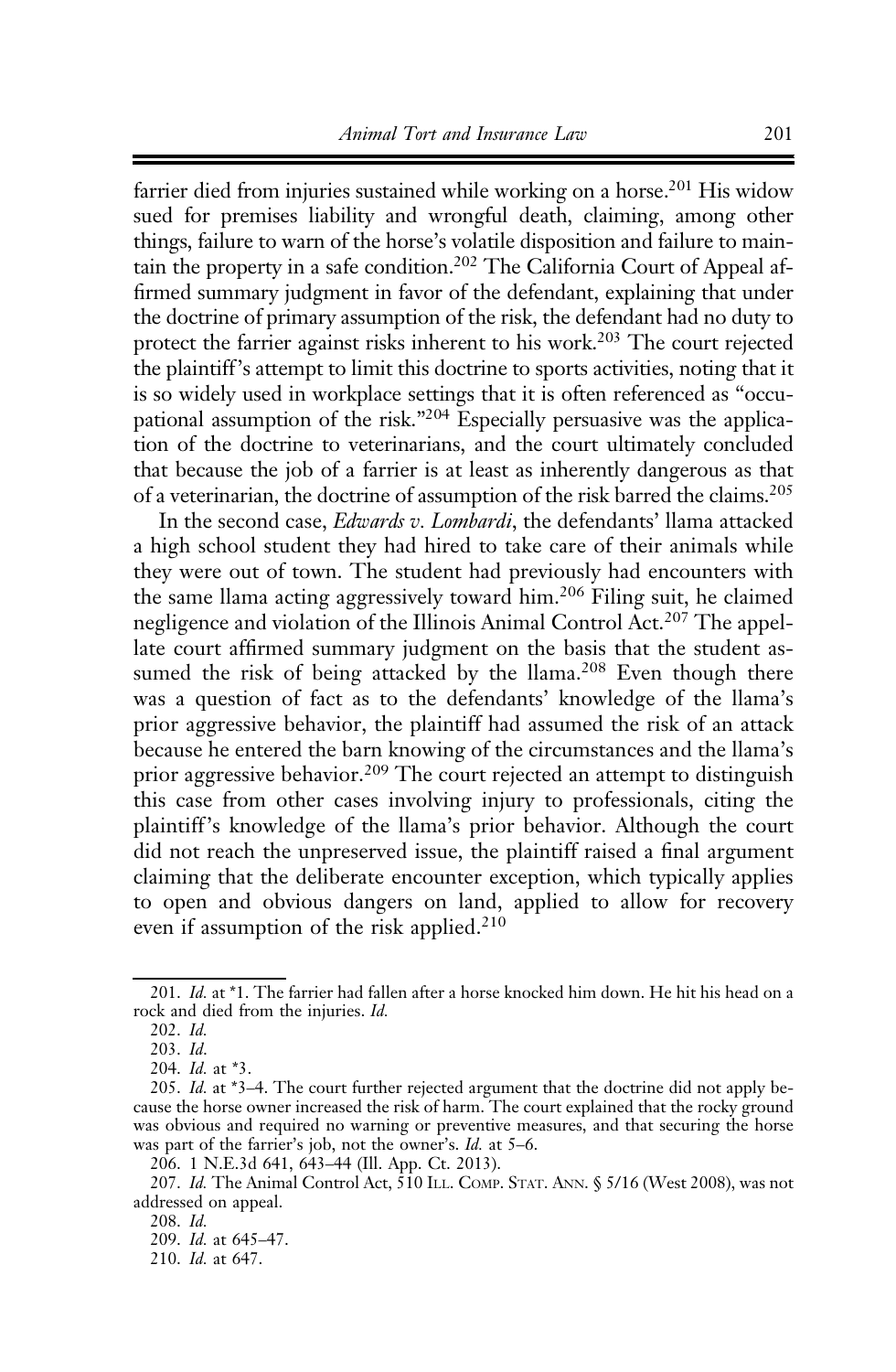#### 202 Tort Trial & Insurance Practice Law Journal, Winter 2015 (50:2)

At issue in Cornett v. Administrator, Ohio Bureau of Workers' Compensation was whether the plaintiff, who had responded to an ad for a "horse barn for rent," was an employee entitled to workers' compensation benefits.<sup>211</sup> The plaintiff rented a barn from the property owner and boarded others' horses, using tools present on the property to clean and maintain the barn.<sup>212</sup> In the oral agreement between the plaintiff and the property owner, the plaintiff agreed to pay the owner \$100 per occupied stall per month.<sup>213</sup> The owner also required the plaintiff to purchase her hay from him, perform maintenance and fire safety prevention measures, and be present when the farrier or veterinarian came.<sup>214</sup> While working one day, the plaintiff was trampled and severely injured by the horses.<sup>215</sup> She was denied workers' compensation benefits on the basis that she was not an employee.<sup>216</sup> The appellate court affirmed, explaining that there was no evidence of a contract for hire. The plaintiff did not receive wages or other compensation (such as free services or lodging) from the property owner, and the owner did not withhold taxes; provide the plaintiff with a W-2 or 1099 tax form; or offer her retirement savings, health insurance, sick time or paid leave, or any other employment benefits.<sup>217</sup> Rather, she contracted directly with the boarders and deposited their fees into her own account before paying the property owner.<sup>218</sup> Further, the property owner's requirements that she perform certain tasks were consistent with a landlord-tenant relationship, not just an employer-employee relationship.<sup>219</sup> Finally, the court pointed out that the original advertisement was for a "horse barn for rent," not a help wanted ad for a barn manager.<sup>220</sup>

#### B. Homeowner's Insurance

Bats made a repeat appearance, this time in the federal court case of Nicholson v. Allstate Insurance Co., a breach of contract and bad faith claim over the denial of coverage for the cost of performing a bat exclusion on the plaintiff's house.<sup>221</sup> The court denied all arguments presented for sum-

220. Id.

<sup>211. 2014</sup> WL 4058060 (Ohio Ct. App. Aug. 18, 2014).

<sup>212.</sup> Id. at \*1.

<sup>213.</sup> Id.

<sup>214.</sup> Id.

<sup>215.</sup> Id. 216. Id.

<sup>217.</sup> Id. at \*3.

<sup>218.</sup> Id. at \*1

<sup>219.</sup> Id. at \*4.

<sup>221. 979</sup> F. Supp. 2d 1054 (E.D. Cal. 2013). "A bat exclusion can consist of removing alive or deceased bats as well as any bat guano from the premises, finding the area of entry into the home, and appropriately sealing the area to prevent further infestation." Id. at 1058 n.4.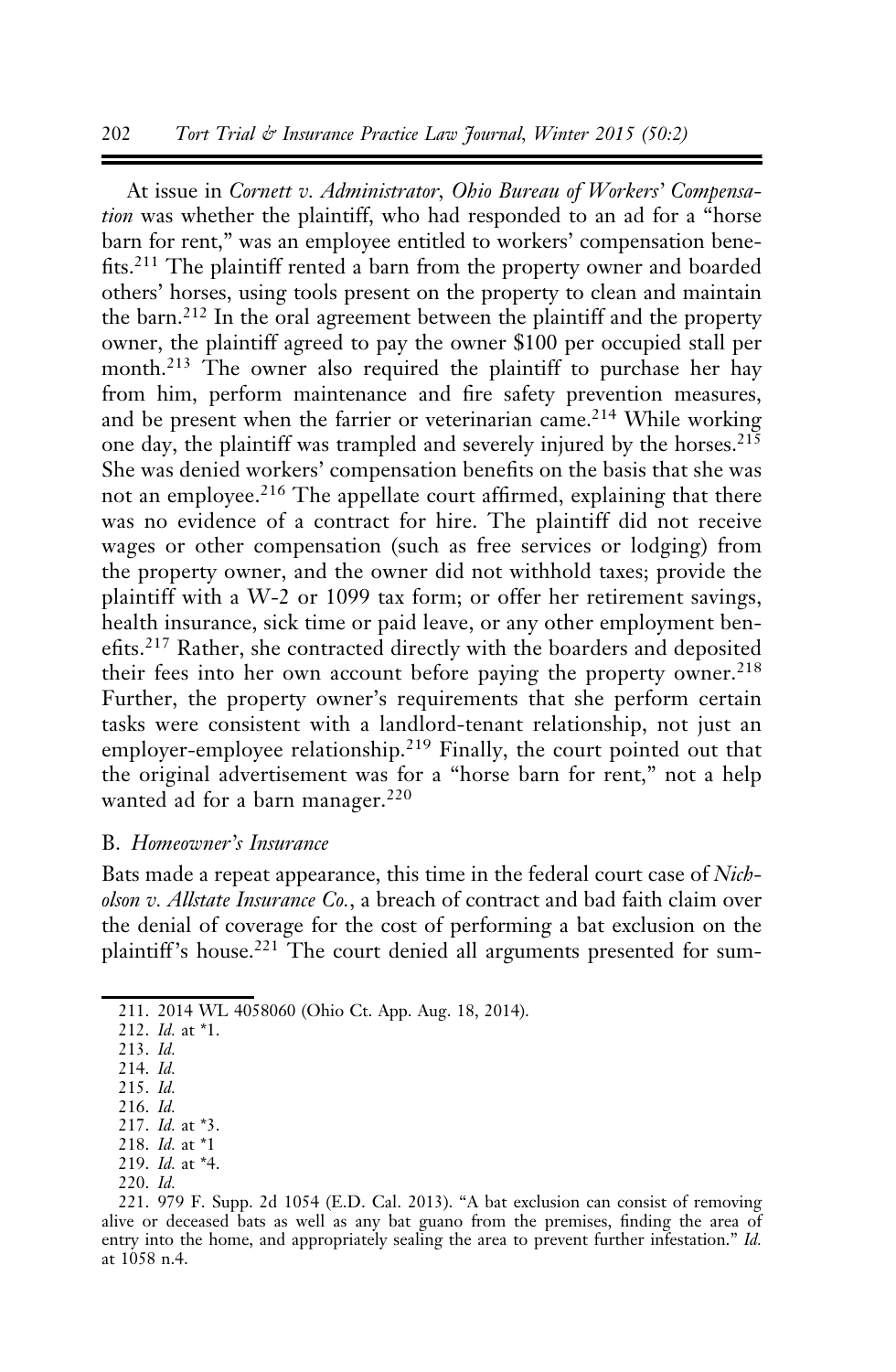mary judgment. This summary focuses on one of those arguments, the issue of whether the pollution exclusions in the homeowner's policy excluded the claim.<sup>222</sup> Leaning heavily on the analysis in the California Supreme Court case of MacKinnon v. Truck Insurance Exchange, the court explained that the historical intent behind absolute pollution exclusions was to avoid coverage for environmental disasters, and, without some limiting principle, an expansive interpretation of these exclusions would go far beyond their intended scope.<sup>223</sup> The court was not persuaded that a bat infestation could reasonably be understood to constitute an environmental pollutant of the sort covered by the exclusions, finding the defendant's sole supporting case to be distinguishable because the policy in that case expressly listed "waste" in the definition of pollutant and bat guano constituted "waste."<sup>224</sup> In addition, the policy at issue had a separate provision, which did not include bats, dedicated to damage caused by animals, further suggesting that the separate pollution exclusion did not apply to damage caused by animals.<sup>225</sup>

#### C. Automobile Insurance—Dog Bites in Cars

In *State Farm Insurance Co. v. Bell*, the court concluded that an uninsured/ underinsured motorist policy covered a claim arising out of the car owner's dog biting a child who reached inside an SUV to hug the dog.226 The court concluded that under New Mexico's applicable test, such an incident "arises out of the use of the vehicle," bringing it within the policy.227 As part of its analysis, the court concluded that the vehicle was an "active accessory" in causing the child's injuries because the purpose of the trip, at least in part, was to transport the dog; the dog bite was facilitated by the height of the vehicle, which placed the dog face-to-face with the child; and, according to the veterinarian expert and the dog's owner, the unique setting of the dog being in the car was a contributing factor because of the tendency of dogs to feel threatened by a stranger while in an enclosed space.<sup>228</sup>

<sup>222.</sup> Id. at 1064 ("Exclusion 14 of the policy states there is no coverage for damage caused by 'Vapors, fumes, acids, toxic chemicals, toxic gasses, toxic solids, waste materials or other irritants, contaminants or pollutants.' Exclusion 15(e) is similar, stating there is no coverage for damage caused by 'contamination, including, but not limited to the presence of toxic, noxious or hazardous gasses, chemicals, liquids, solids or other substances at the residence premises or in the air, land or water serving the residence premises.'").

<sup>223.</sup> Id. at 1064–65 (citing MacKinnon v. Truck Ins. Exch., 73 P.3d 1205 (Cal. 2003)). 224. Id. at 1066 (citing Hirschhorn v. Auto-Owners Ins. Co., 809 N.W.2d 529 (Wis. 2012)).

<sup>225.</sup> Id. at 1066–67.

<sup>226. 2014</sup> WL 4145413 (D.N.M. Aug. 22, 2014).

<sup>227.</sup> Id. at \*3.

<sup>228.</sup> Id. at \*3–4. The court considered two other factors, finding that transporting the dog was normal use of the vehicle and that an intervening act did not break the causal chain between the use of the vehicle and the injury.